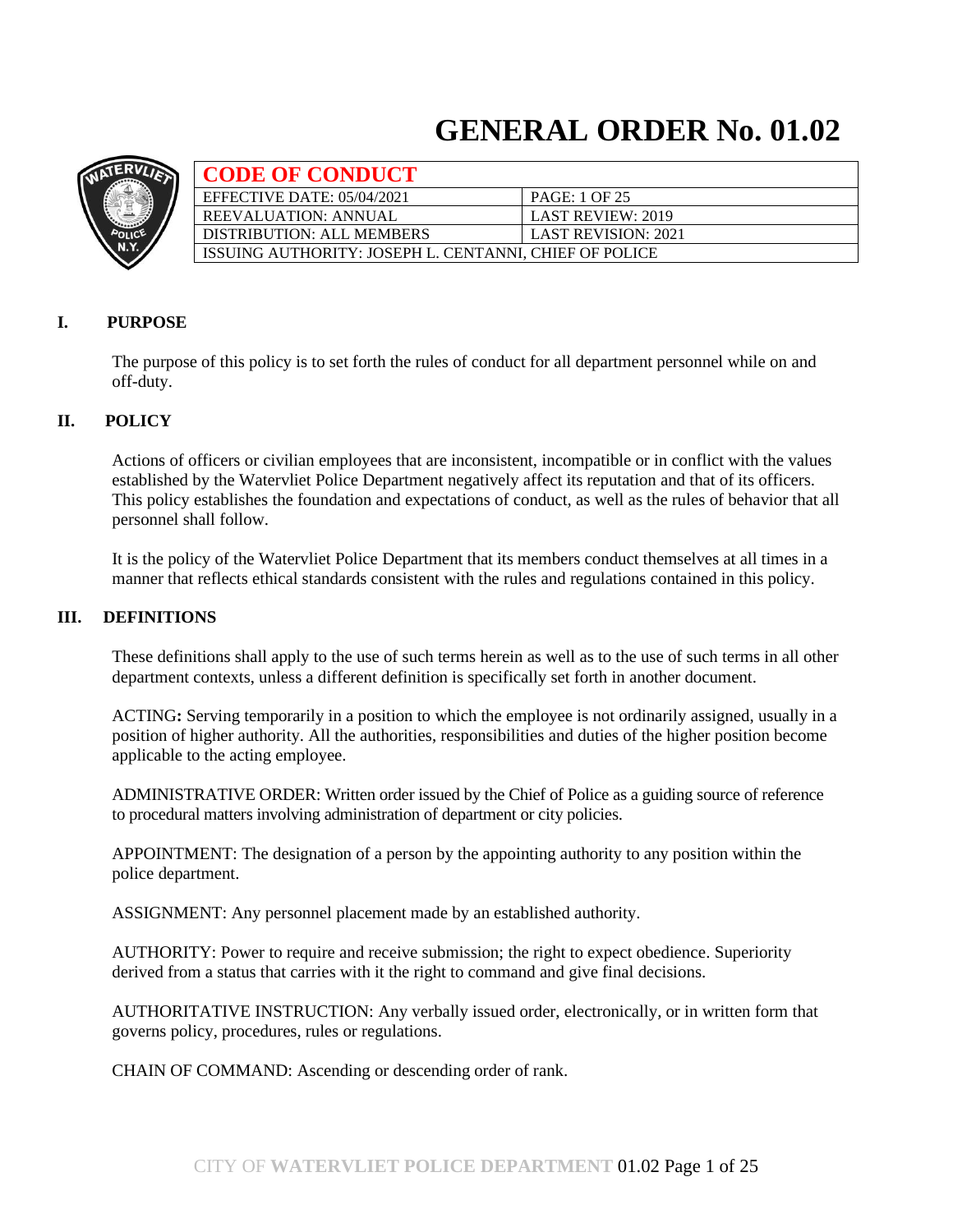CONFIDENTIAL: Secret, not to be divulged to unauthorized persons. Members shall consult with their immediate supervisor if unsure as to the category of an intended recipient.

Work-related information received from a member superior in rank shall also be considered confidential. Such information shall not be copied or transmitted in any manner whatsoever to persons other than identified recipients without permission of the originating superior. Use of transmission category *BCC* in department communications is prohibited unless specifically authorized by the Chief of Police.

CONTROLLED SUBSTANCE: As defined by the New York State Public Health Law.

CURRENT DIRECTIVE: Any authoritative instruction or order which governs policy, procedures, rules or regulations, whether issued verbally, electronically or in written form.

DEPARTMENT: The Watervliet Police Department.

DISMISSAL: Separation from employment with the Watervliet Police Department for cause.

DUTY: Includes those tasks required by law, authoritative instruction, one's assignment, rank or status.

EMPLOYEE: All sworn and non-sworn personnel employed by the Watervliet Police Department.

ESTABLISHED AUTHORITY: Legal or rightful power to command or have command over, this includes supervisory and administrative authority.

GENERAL ORDER: Written orders issued by the Chief of Police outlining policy or procedure on matters that affect the entire department. A General Order is the most authoritative current directive issued by the Department and may be issued to amend, supersede or cancel any other rule, regulation, or order. General Orders are permanent department policy and remain in effect until amended, superseded, or cancelled by the Chief of Police.

INCOMPETENCE: Lack of physical, intellectual, or moral ability. Lack of legal qualifications or fitness.

IMMEDIATELY: As soon as possible without unnecessary delay.

INSUBORDINATION: The willful disobedience of a lawful order issued by any commanding officer or disrespectful, rebellious, insolent, or abusive language or action toward any commanding officer.

CRIMINAL INVESTIGATIONS UNIT: Functions under the authority of the Lieutenant and is comprised of all investigative processes within the police department. Administrative and support functions may also be assigned to this division at the discretion of the Chief of Police.

LAWFUL ORDER: Any written or oral directive issued by any commanding officer to any subordinate or group of subordinates during police duty which is not in violation of any law or ordinance or any department rule, procedure or instruction.

MALFEASANCE: The doing of an unlawful act in office.

MEMBER: Any person duly appointed to the Watervliet Police Department as a sworn police officer as defined in the New York State Criminal Procedure Law. Police recruits are included in this definition.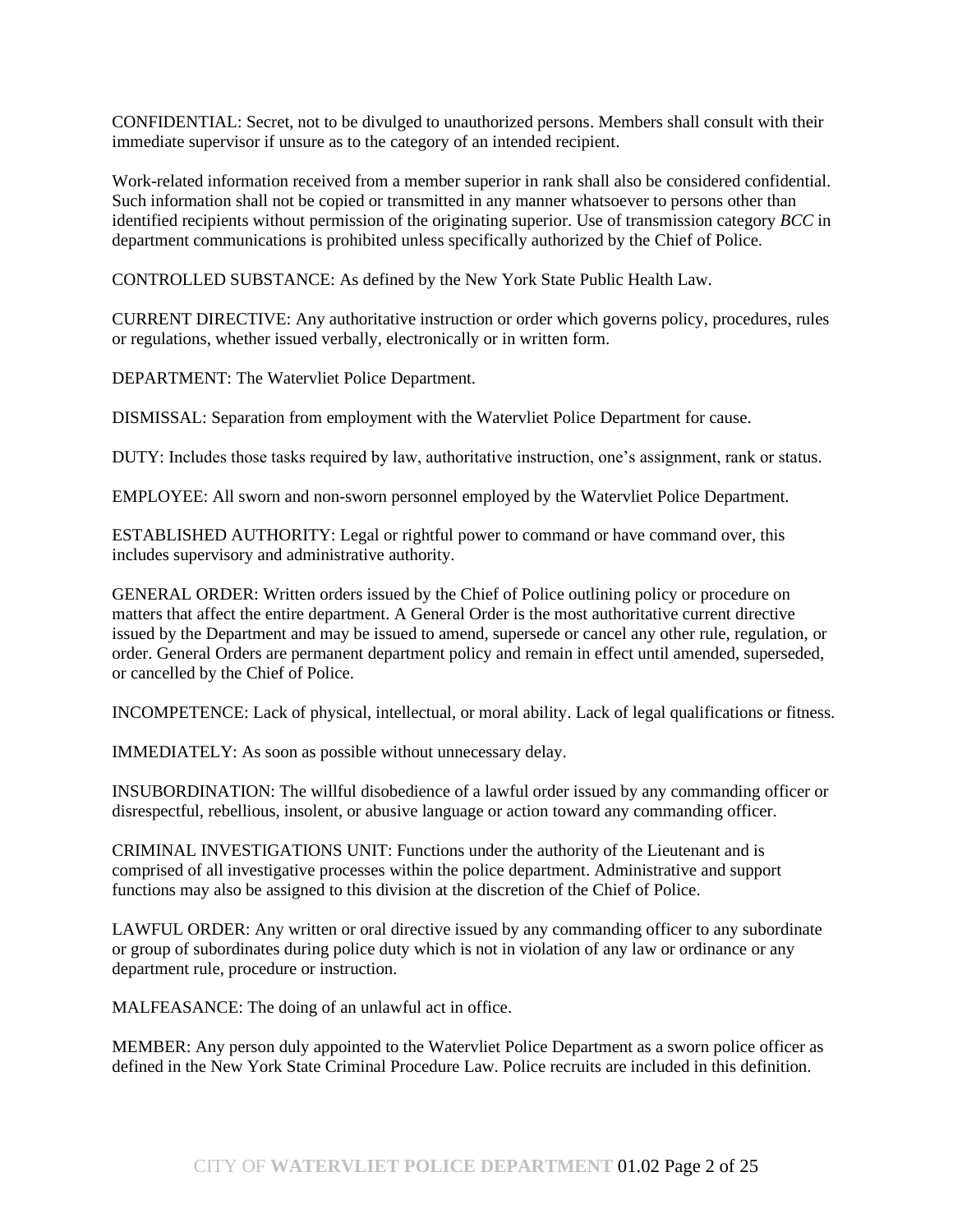MISFEASANCE: The wrongful doing of a lawful act in office.

NEGLECT OF DUTY: Failure to give suitable attention to the performance of duty. Failure to take appropriate action regarding a crime, disorder, or other act or condition requiring police attention. Failure to perform required duties.

NONFEASANCE: The omission of an act which should have been done while in office.

OFF DUTY: That period which excludes the assigned work period. The period which an employee would not normally be required to actively engage in the performance of his assigned duties.

OFFICER IN CHARGE (OIC): The member having the highest rank. When members of equal rank are present, the OIC shall be defined as:

- Operations Division, the senior road sergeant or police officer designated by the Chief of Police.
- Criminal investigations, except as specifically addressed to the contrary in a General Order, when two or more officers of the same rank are present and one of them is assigned to the Criminal Investigations Unit, the ranking officer assigned to the Criminal Investigations Unit will be in charge.

ON DUTY: That period when an employee is actively engaged in the performance of his/her assigned duties.

ORDER: An order is a command, a directive (either oral or written) given by one in authority and directed to a subordinate.

ORDER OF RANK: The order of rank is as follows:

- 1. Chief of Police
- 2. Lieutenant
- 3. Sergeant Designated by the Chief of Police
- 4. Patrol (Road) Sergeant
- 5. Police Officer

OPERATIONS DIVISION: Functions under the authority of the Lieutenant and is comprised primarily of units who render services in either the uniform of the day or a uniform specifically authorized for a particular function. School Crossing Guards and other civilian members may be assigned to this division at the discretion of the Chief of Police.

PERSONALLY RESPONSIBLE: A duty or responsibility that falls upon an individual himself/herself. The responsibility cannot be conveyed or assigned to another. The failure to accomplish any required task is a failure by the principal and not the intermediary.

PLATOON: An eight (8) hour working period to which members are assigned.

POLICY: Any governing principle, broad plan, or course of action, either oral or written, designed to accomplish the department's goals.

PRIVILEGE: A condition which is not a basic right, but which is granted at the discretion of the department.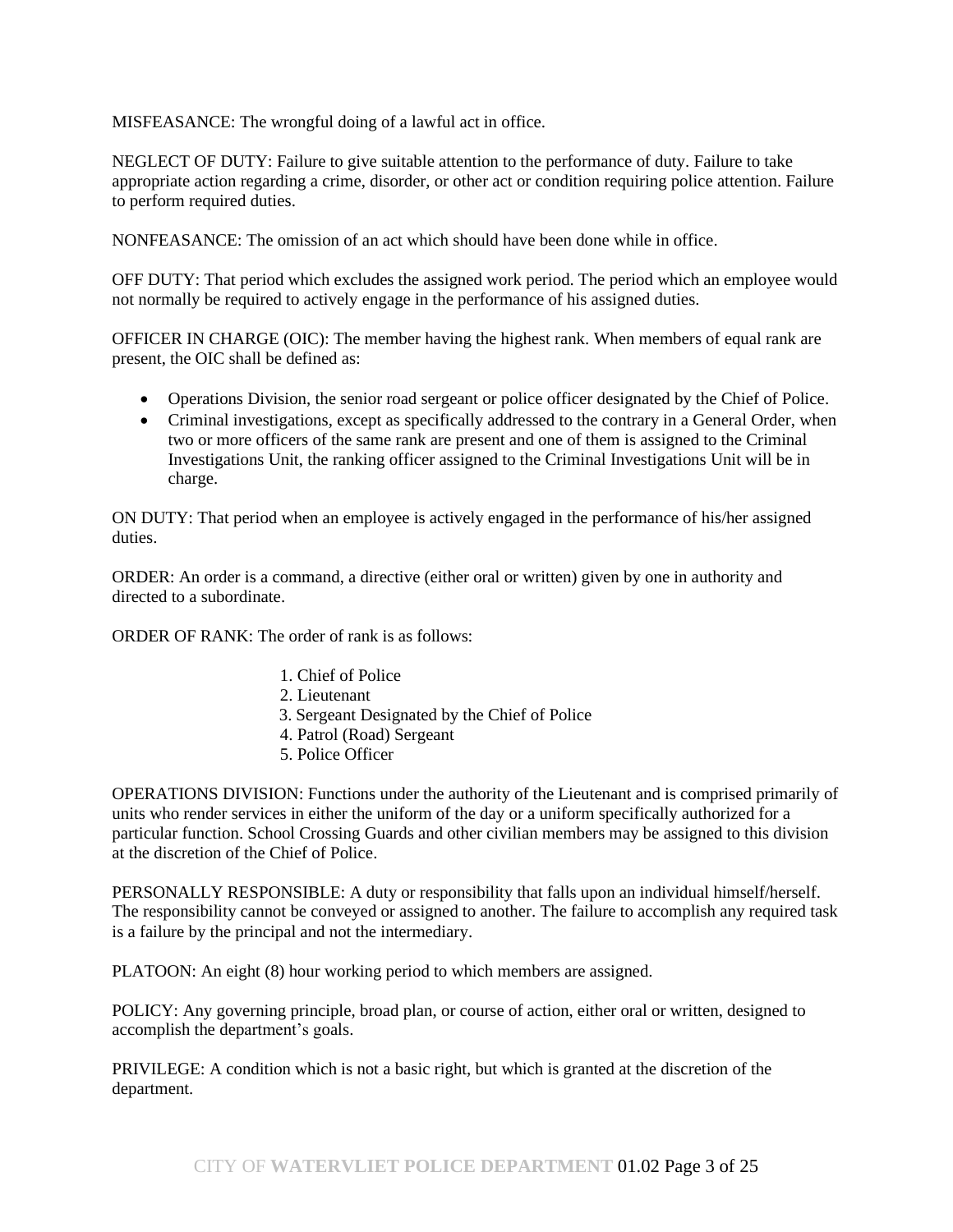PROCEDURE: The official method of dealing with any given situation as prescribed by General Orders, Special Orders, Administrative Orders, procedural manuals, training communications, Inter-Office Memorandum, or other directives.

RANKING OFFICER: Any member who is higher in rank than any other member with whom he may be working.

RELIEF FROM DUTY: An administrative action whereby a subordinate officer is temporarily relieved from performing the duties of his/her position, remains on the payroll and retains his/her identification card, badge and issued duty weapon, unless otherwise directed by a superior officer.

REPORT: A written communication unless otherwise specified.

RIGHT: A condition specifically outlined by law, administrative directive, or contractual agreement.

RULES AND REGULATIONS: The terms "rules and regulations" as used herein are interchangeable since both indicate basic internal department directives. They refer to broad precepts of authority, responsibility, or conduct. They carry the full effect of a direct order from the Chief of Police and remain until cancelled, amended, or superseded by a direct written order of the Chief of Police.

SECTION: A subdivision of a division.

SHALL/WILL: The words "shall" and "will" as used herein shall indicate that action specified is mandatory.

SHOULD: The action indicated is recommended or preferred.

SICK LEAVE: That period during which an employee is excused from duty for illness or injury under the applicable provisions of current General Orders or prevailing union contract.

SPECIAL ORDER: A written directive issued by established authority outlining instructions covering specific situations.

SUPERVISOR: Any person designated to act in a supervisory capacity, whether permanent or "acting" in a temporary appointment.

SUSPENSION: An administrative action whereby a subordinate officer is denied the privilege of performing his/her duties and is relieved of his/her identification card, badge, and duty weapon.

THROUGH OFFICIAL CHANNELS: In descending or ascending order of rank (Chain of Command).

ZONE: A geographical subdivision of the city delineated for the purpose of assignment and/or record keeping.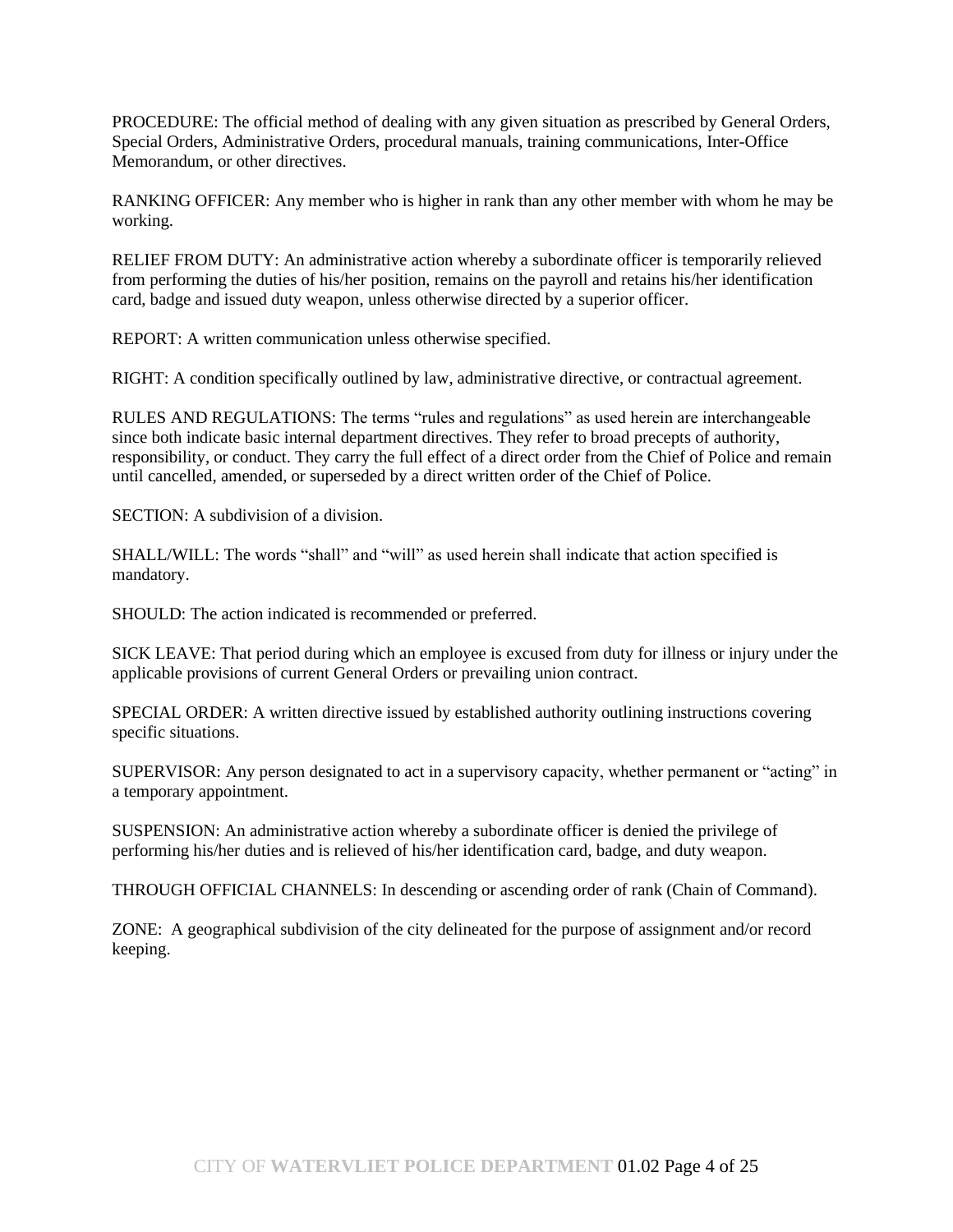#### **SECTION II**

#### **I. ORDERS AND DISCIPLINE**

#### **1.1 OBEDIENCE TO LAWS, ORDINANCES AND RULES**

- a. No member or employee shall violate or attempt to violate a law of the United States of America, or of this state, or any of the laws, local laws or ordinances of the jurisdiction in which he may be present, or violate or attempt to violate any authoritative instruction, current directive, rule or regulation, policy or procedure, general or special order, or any other lawful order.
- b. Employees shall not knowingly aid, abet, or assist another person in the violation of any of the above.
- c. To constitute a violation of this rule it is not necessary that a complaint be filed with the department or a criminal court, but only that the facts exist which would constitute such a violation.
- d. A conviction for violation of any law or ordinance shall automatically constitute a violation of this rule.

#### **1.2 FAMILIARITY WITH LAWS, ORDINANCES AND RULES**

Employees are responsible for knowing and adhering to the Rules and Regulations, orders, current directives, procedures and policies of the department, City Ordinances, and State and Federal Laws affecting their duties.

a. Returning from Absence:

Employees returning from absence shall acquaint themselves with all directives or amendments of the department that have been issued in their absence.

b. Unfamiliarity no Defense:

Unfamiliarity with or ignorance of laws, ordinances, rules and regulations, current directives, procedures, policies, or General Orders shall not constitute a defense.

#### **1.3 OBEDIENCE TO ORDERS**

a. Employees shall comply with all lawful orders. The failure or deliberate refusal of any member or employee to obey a lawful order given by a supervisor is insubordination.

NOTE: Any order, which may appear to conflict with current policy or labor agreements must be obeyed. The employee may respectfully inform the supervisor issuing the order of the conflict. If the supervisor does not alter or retract the order, it shall be obeyed.

b. When officially assigned outside of the geographic limits of the City of Watervliet, employees shall carry out lawful orders and directives as may be given them by established authority.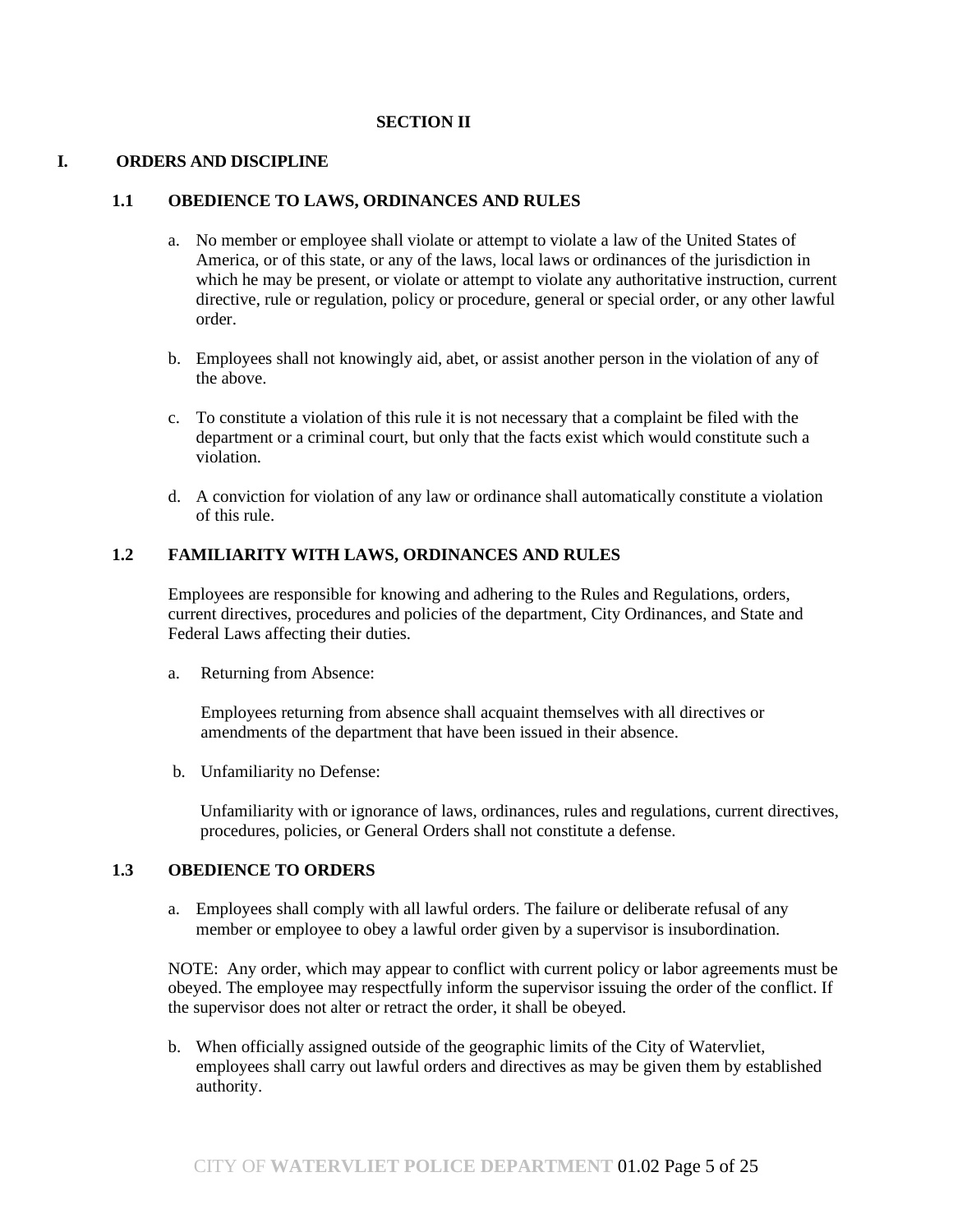## **1.4 ISSUANCE OF ORDERS**

- a. Orders should be in clear understandable language, civil in tongue and issued in the pursuit of department business in accordance with all legal requirements.
- b. No member or employee shall knowingly issue any order which is in violation of any law, ordinance, or departmental standard. No member or employee shall be required to obey any order which is in violation of any law, ordinance, or departmental standard. Obedience to an unlawful order is never a defense. The duty to refuse to obey any such order rests with the member or employee who will be required to justify his or her action.
- b. Members or employees given orders which they feel to be lawful but unjust or contrary to sound policy or procedure must first obey the order to the best of their ability. Thereafter, they may proceed to appeal the order by reporting in writing to the Chief of Police through channels. The report shall contain the facts of the incident and the action taken. Appeals for relief from such orders may be made at the same time.
- c. At every level within this department, personnel must be given the authority to make decisions necessary for the effective execution of their responsibilities.
- d. Each departmental employee will be held accountable for the use of, or failure to use, delegated authority. Any employee who has any questions concerning his delegated authority should bring such questions to the attention of his supervisor for prompt clarification. Questions that cannot be resolved at this level will be referred to the next level of authority. The Chief of Police may refer legal questions to the Corporation Counsel's Office.

# **1.5 CONFLICT OF ORDERS**

- a. Employees who are given any instruction or order which conflicts with any previously received instruction or order shall call this fact to the attention of the person issuing the second order. If so directed, the latter order shall be obeyed. The supervisor issuing the countermanding instructions or order shall be held responsible for that action.
- b. Any order issued by a supervisor and conveyed by a subordinate to another subordinate shall have the same force and effect as though it was issued directly. The intermediary conveying the order shall inform the other from whom the authority came.

# **1.6 INSUBORDINATION**

Employees shall not be insubordinate.

# **II. PERFORMANCE OF AND ATTENTION TO DUTY**

## **2.1 GENERAL DUTIES**

- a. Members shall protect life and property, preserve the peace, prevent violations of the law, detect and arrest violators of the law and enforce those laws of the United States, the State of New York and the local laws and ordinances of the City of Watervliet over which the department has jurisdiction.
- b. Employees shall perform their duties in a competent manner.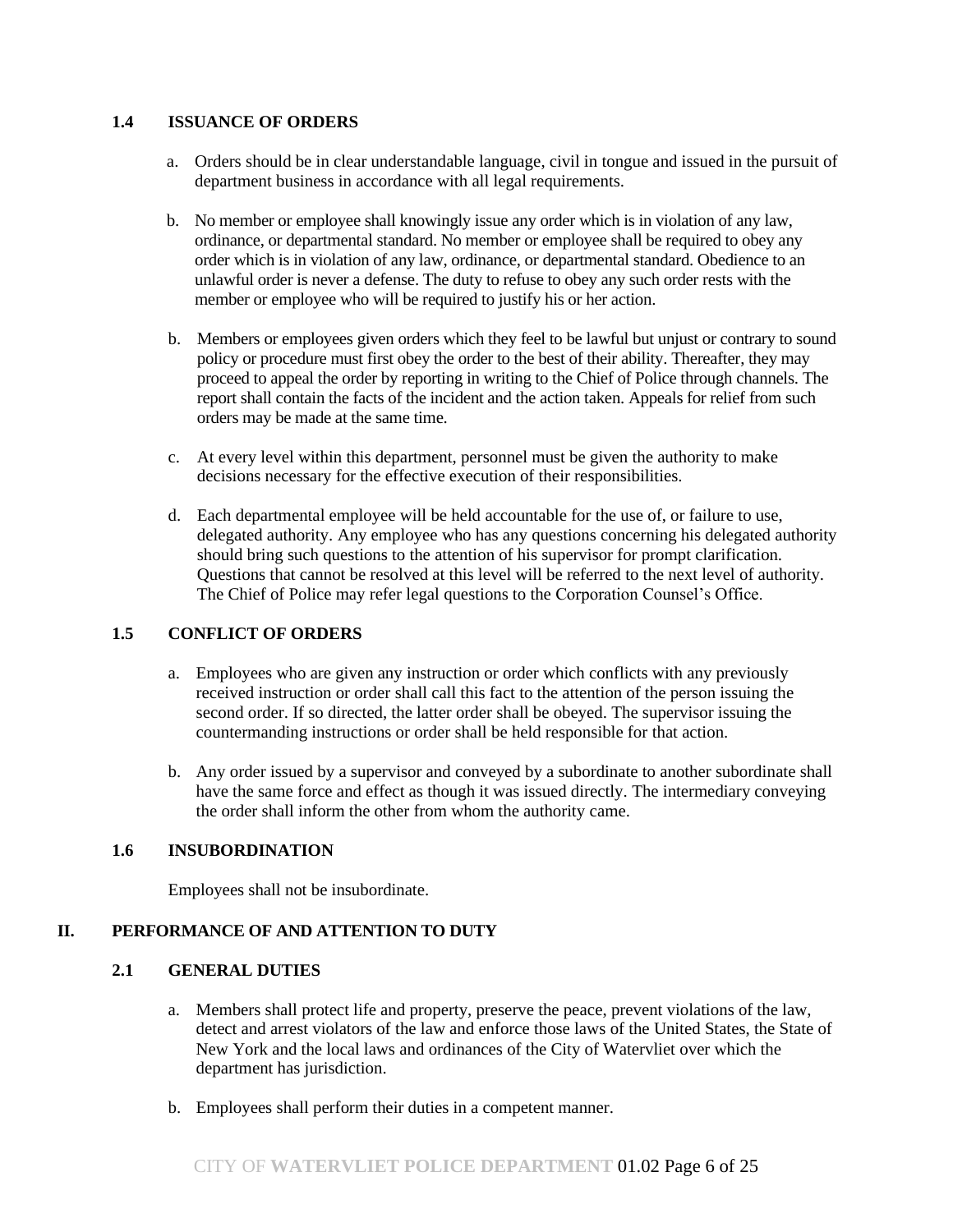- c. Personnel shall not engage in any activity or personal business which would cause them to be inattentive or neglect to duty.
- d. Members are always subject to duty although periodically relieved of its routine performance. They shall respond to the lawful orders of supervisors and command officers and that of any duly authorized agent of that superior, regardless of rank. They shall respond without delay to citizens' requests for police assistance. The administrative delegation of the enforcement of certain laws and ordinances to units of the department does not relieve any member from the responsibility of taking prompt action within the scope of such laws and ordinances when the occasion requires.
- e. Members assigned to special duties are not relieved from taking proper police action outside the scope of their specialized assignment, particularly when a person's physical well being is in jeopardy from criminal or accidental means. This mandate applies to members whether on duty or off duty.

# **2.2 IDENTIFICATION**

- a. Officers shall verbally furnish their name and badge number in a respectful manner to any person requesting such information when they are on duty or presenting themselves as police officers. Exceptions may be made for persons on special duties and assignments (e.g., undercover assignments) with permission of their supervisor.
- b. Non-sworn employees shall verbally furnish their names in a respectful manner to any person requesting such information when they are on duty or presenting themselves as City of Watervliet or Watervliet Police Department employees.
- c. Members shall verbally identify themselves by their name and rank when answering a department telephone.
- d. Sworn personnel shall carry their badges and official department photo identification while on-duty, except when impractical or dangerous to their safety or to an investigation. Nonsworn personnel, interns, and volunteers shall be issued and carry their official department photo identification at all times when performing department duties.

## **2.3 RESPOND WHEN DIRECTED**

Employees shall respond to their duties as directed by established authority.

# **2.4 REPORTING FOR DUTY**

a. Diligence of police effort is the responsibility of all members and employees. While on duty, all members and employees shall continuously maintain effort in the prevention of crime, enforcement of law and service to the public. Members and employees shall not purposefully remove themselves from immediate service, secrete themselves from public view for personal or non-police related activities, or conduct personal business while on duty. Through proper conduct and appearance, all members and employees shall always present a professional image.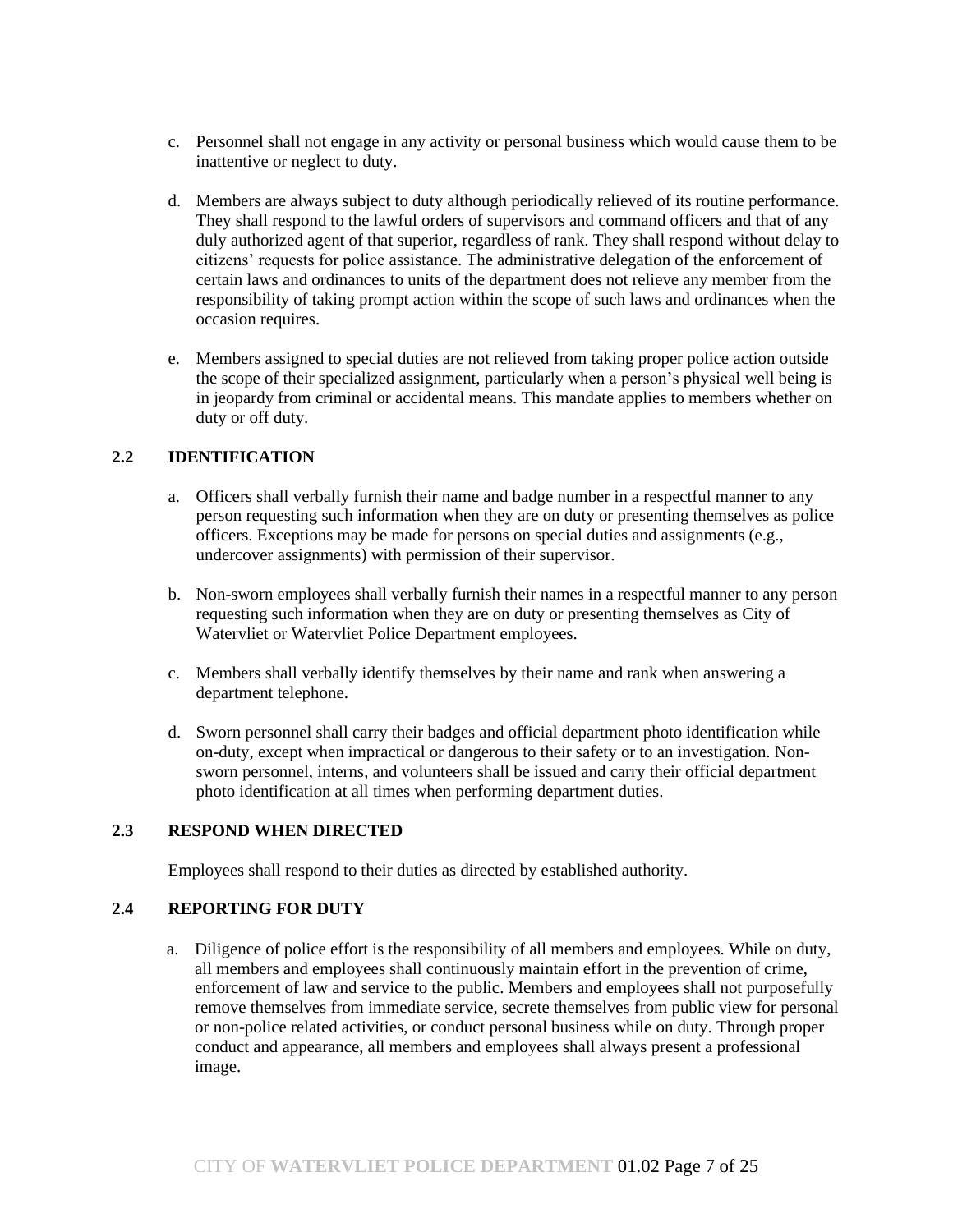- b. Employees shall report for duty on routine assignment, upon notification, or callback. Employees shall present themselves for duty at the time and place specified by established authority and in the manner established by current directives. Daily schedules, personnel orders and notices to report have the force and effect of orders.
- c. Every member or employee who fails to report for duty at the time and place specified without the consent of proper authority is absent without leave and not entitled to regular compensation for each hour or part thereof of such absence. All such absences must be reported to the Chief of Police in writing before the completion of the regular tour of duty.
- d. Members of the Department shall be punctual in attending roll calls, reporting to assignments and other scheduled appearances. Members shall not leave their post or assignment unless authorized by competent authority.
- e. Judicial subpoenas, hearing notices, court notices, or any other notification at the direction of the Chief of Police or their designee, shall constitute as an order to report for duty under this section.

# **2.5 ABSENCE FROM DUTY**

- a. Employees shall not be absent from duty or place of duty assignment without permission from their supervisor.
- b. Employees shall not feign illness or injury or falsely report themselves ill or injured (sick leave), or otherwise deceive or attempt to deceive any official of the department as to the condition of their health.

## **2.6 COOPERATION/COORDINATION**

- a. Employees shall coordinate their efforts with other employees of the department, other city employees and other agency representatives so that teamwork may ensure maximum achievement and continuity of purpose in attaining the objectives of the department. All employees are charged with the responsibility of fostering and maintaining a high degree of cooperation.
- b. Effective law enforcement depends upon the highest degree of cooperation between and among members and employees of the department. Each member and each employee are charged with the duty to establish and to maintain a sound, cooperative working relationship with all other members and employees.
- c. The willful failure or refusal of a member or employee to take appropriate action toward aiding a fellow officer or employee exposed to danger or in a situation where danger might occur represents gross misconduct.
- d. Each member or employee shall treat all other members or employees with respect. They shall always be civil and courteous in their relationships with one another. When on duty, and particularly in the presence of others, members and employees shall be addressed by rank or title.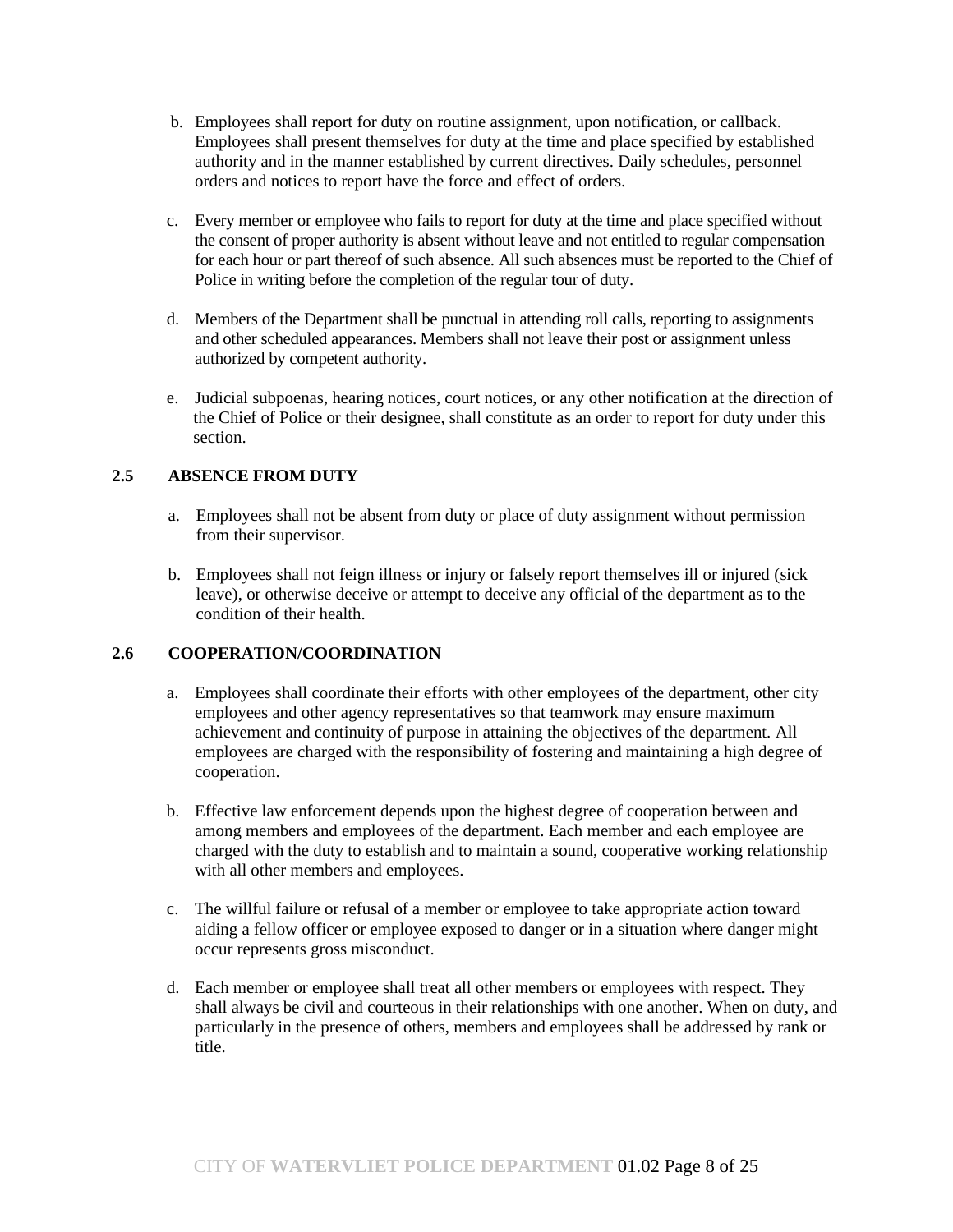# **2.7 SEEKING INFORMATION REGARDING DUTIES**

Employees who are in doubt as to the nature or detail of their assignment shall immediately seek clarification from their supervisor.

## **2.8 INSPECTING AREA(S) OF ASSIGNMENT**

Employees will inspect their areas of assignment as soon as possible after beginning their tour of duty and as often as possible during their tour of duty. Members will report any condition requiring police attention or any other city department or agency.

## **2.9 LEAVING AREA OF ASSIGNMENT**

- a. Employees shall not leave their area of assignment unless:
	- 1. On assignment from dispatcher
	- 2. Authorized by a supervisor
	- 3. An incident outside their immediate area requires police attention
	- 4. In close pursuit of a violator of the law

#### b. Employees shall not travel beyond city limits unless:

- 1. On assignment from the dispatcher
- 2. In close pursuit of a violator of the law, AND
- 3. A supervisor is notified and authorizes such pursuit

#### **2.10 ATTITUDE AND IMPARTIALITY**

Employees must exhibit and maintain an impartial attitude toward complainants, violators, witnesses, suspects, or any other persons.

#### **2.11 ASSISTANCE TO FELLOW EMPLOYEES**

Employees, whether on or off duty, shall assist and protect their fellow employees in the performance of their duties.

#### **2.12 ASSISTANCE TO CITIZENS**

When any person applies for assistance or advice, or makes complaints or reports, either by telephone or in person, all pertinent information shall be obtained in an official and courteous manner and shall be judiciously acted upon, consistent with established departmental procedures.

## **2.13 MEDICAL ATTENTION FOR ILL PERSONS**

Employees shall ensure that any injured or ill person is given the opportunity for medical attention.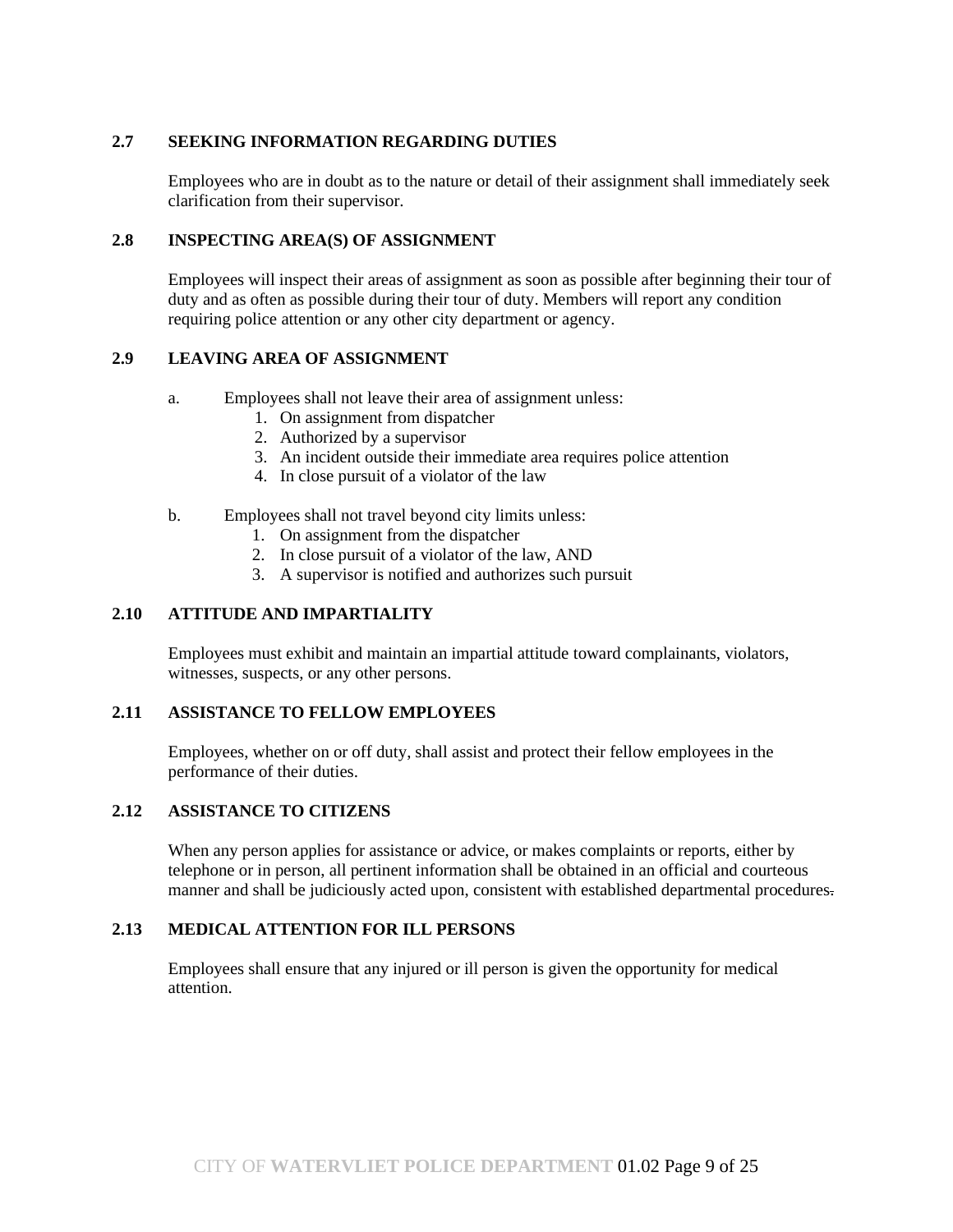## **2.14 ARREST SEARCH AND SEIZURE**

- a. Members shall make arrests, search persons and places, recover and process property and evidence in full compliance and conformity with all laws and department procedures. Members shall not make any arrest, search, or seizure that they know or should know is not in accordance with the law or departmental guidelines.
- b. Every Watervliet Police Officer must comply with all constitutional requirements during criminal investigations.

# **2.15 INVESTIGATIONS**

- a. Employees shall not undertake any investigation or other official action, which is not a part of their regular duties, without obtaining permission from their supervisor, unless exigent circumstances require immediate action. An employee taking such action must notify his supervisor as soon as possible after the incident.
- b. Employees shall not initiate an investigation into a complaint involving any current or former family member, in-law, close personal friend, business associate, or any other person or entity that presents a potential conflict of interest without first obtaining the permission of a superior, absent exigent circumstances. If such exigencies are present, then a superior shall be notified as soon as practical. The responsibility for assigning a neutral officer to the incident or event rests with the superior to whom the incident was first reported. Superiors shall make every effort to assign a neutral officer to the incident or event representing a potential conflict of interest.
- c. Members are prohibited from involvement in or influencing in any manner whatsoever the continuing investigation involving any of the parties previously defined.

# **2.16 CONCEALMENT**

Employees shall not conceal themselves while on duty except for police purposes.

# **2.17 PERFORMANCE OF DUTIES**

- a. Employees shall not:
	- 1. Neglect their duty.
	- 2. Commit an act of misfeasance.
	- 3. Commit an act of malfeasance.
- b. Nonfeasance is prohibited.
- c. Personnel receiving requests for assistance from the public shall obtain all essential information available to determine the proper assignment or referral required to meet the citizens' needs. Under no circumstances will any member or employee deny or delay the delivery of proper department response except when matters of greater urgency require such. Personnel shall not require the citizen to provide personal identification unless such information is essential to the delivery of police service.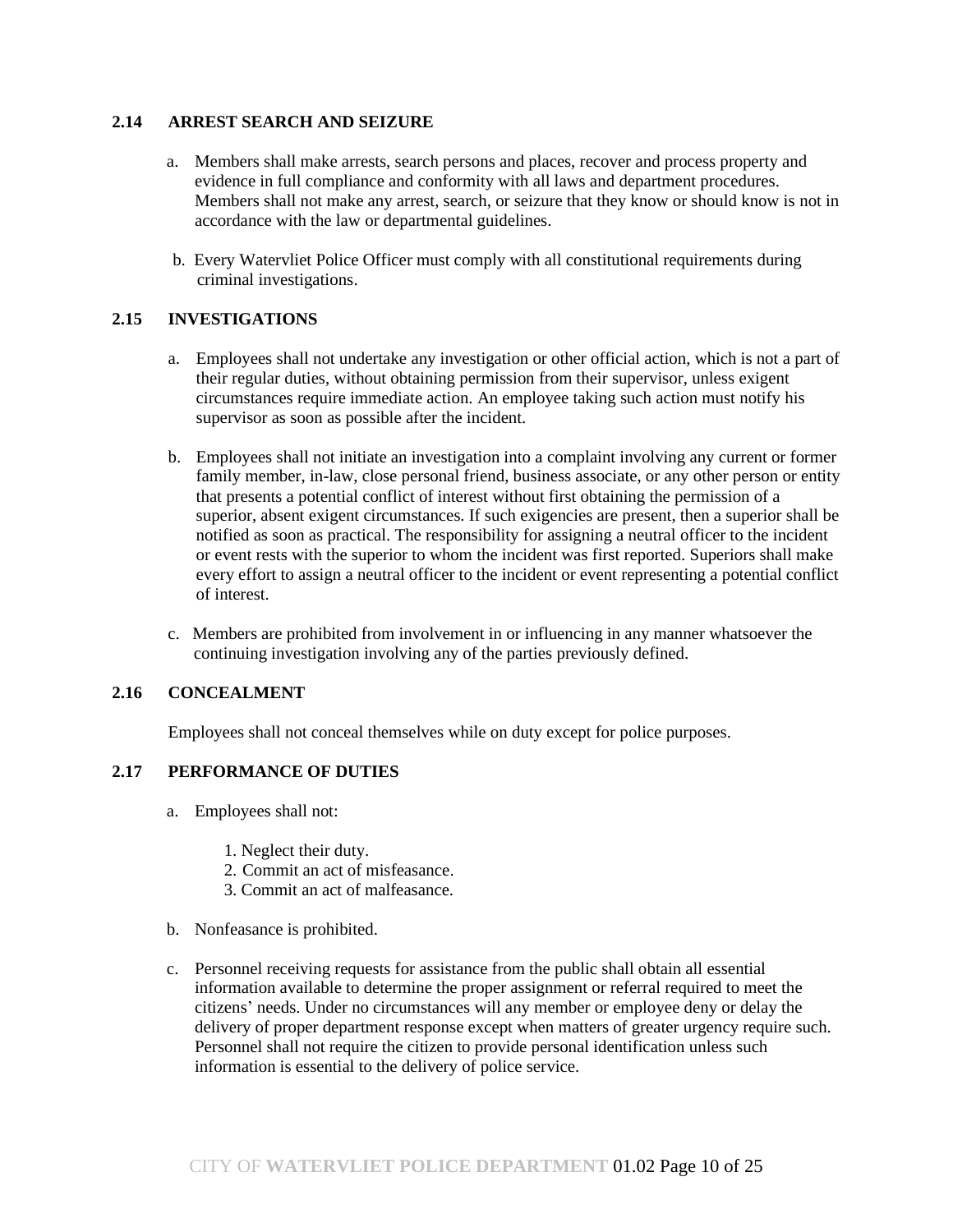d. Personnel receiving information that indicates the necessity for police action shall make an immediate written record of such information. Such information shall be transmitted to the appropriate office or unit without delay.

# **2.18 UNSATISFACTORY PERFORMANCE**

- a. Unsatisfactory performance may be demonstrated by a lack of knowledge, unwillingness, inability, or failure to perform assigned tasks, or failure to take appropriate action. Employees shall maintain sufficient competency to properly perform their duties and assume the responsibilities of their positions.
- b. Members shall maintain sufficient competency to properly perform their duties and assume the responsibilities of their positions.
- c. Members shall perform their duties in a manner that will maintain the highest standards of efficiency in carrying out the functions and objectives of the department.
- d. In addition to other indicators of unsatisfactory performance, the following shall be considered prima facie evidence of unsatisfactory performance:
	- 1. Repeated poor evaluations; or
	- 2. A written record or counseling of repeated infractions of rules, regulations, directives, or orders of the department.

# **III. USE OF OFFICIAL POSITION**

## **3.1 ETHICAL STANDARDS**

- a. No city police officer or employee shall have any employment, or engage in any business or commercial transaction, engage in any professional activity, or incur any obligation as a result of which, directly or indirectly, he would have an interest that would impair his/her independence of judgment or action in the performance of his/her official duties or that would be in conflict with the performance of his/her official duties.
- b. No city police officer or employee shall have or enter any contract with any person who has or enters a contract with the city unless:
	- 1. The contract between the person and the city is awarded pursuant to the competitive bidding procedures of the General Municipal Law; or
	- 2. The contract between the person and the city is one with respect to which the city officer or employee:
		- (i) has no interest.
		- (ii) has no duties or responsibilities, or, if the contract with the person is one in which the Watervliet Police Officer or employee entered prior to becoming a police officer or employee, he abstains from any performance of duties or responsibilities; and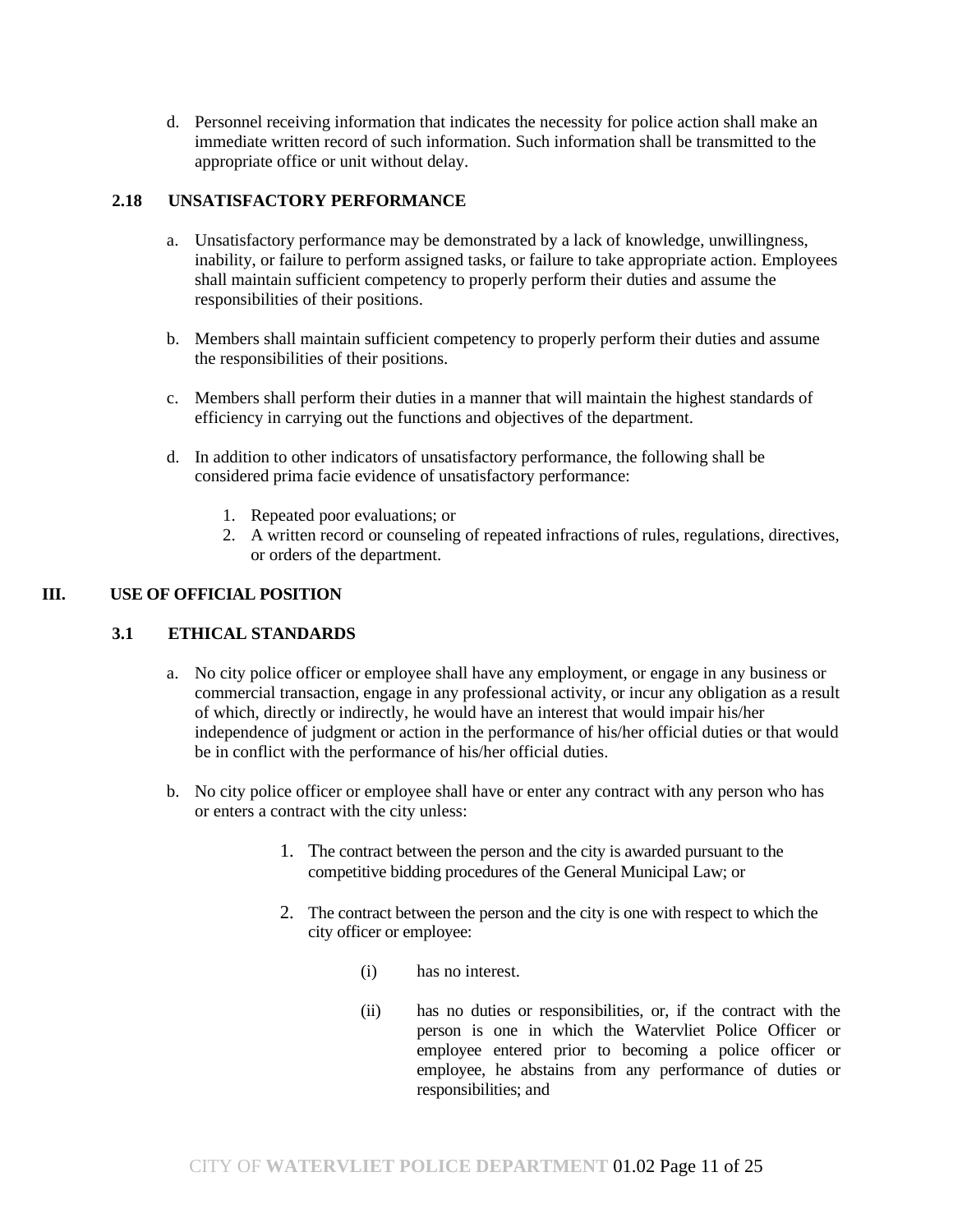- (iii) exercises or attempts to exercise no influence.
- e. No city police officer or employee shall discuss, vote on, decide, or take part in, formally or informally, any matter proposed or pending before any agency or other city police officer or employee in which he/she has an interest. This provision shall not apply to any city police officer or employee whose interest in the proposed or pending matter is minimal, provided that these procedures are strictly followed:
	- 1. The city police officer or employee shall specifically describe and disclose his/her interest and its underlying basis, if any, in writing to the Chief of Police in advance of his/her participation in the matter.
	- 2. If the city police officer, employee, or Chief of Police thinks that the disclosure reasonably raises a question whether the interest is minimal, the question shall be submitted to Corporation Counsel for an opinion. The policer officer of employee shall not participate in the matter until an opinion is rendered by Corporation Counsel.
- f. No city police officer or employee, acting in the performance of his/her official duties, shall treat, whether by action or omission to act, any person more favorably than is the custom and practice to treat the public.
- g. No city police officer or employee shall use or permit the use of city-owned vehicles, equipment, materials or property for the convenience or profit of himself/herself or any other person.
- h. No city police officer or employee shall solicit any gift, nor shall any city officer or employee accept or receive any gift having a value of \$25.00 or more, regardless of the form of the gift, from any person who has an interest in any matter proposed or pending before any city agency. The provisions of this subsection shall not apply to any contributions solicited or received in accordance with the Election Law of the State of New York.
- i. No city police officer or employee shall disclose without proper authorization non-public information or records concerning any aspect of the government of the city, nor shall he/she use such information to the advantage or benefit of himself or any other person.
- j. No city police officer or employee privy to non-public information regarding the allocation of city funds or having direct influence or control over the allocation of city funds shall be a director, officer or trustee of any organization which receives, from or through the city, funds that constitute ten percent (10%) or more of the organization's annual operating and capital budget, except where appointment to such position is approved by a duly adopted resolution of the City Council.
- k. No city police officer or employee shall own, in person or through an agent or broker, or be in the principal in any corporation, partnership or other business entity which owns any real property in the City of Watervliet that is in violation of City or State laws or regulations. Property shall be deemed to be in violation when a reasonable and proper notice and order to correct violations duly issued has not been obeyed in a timely manner.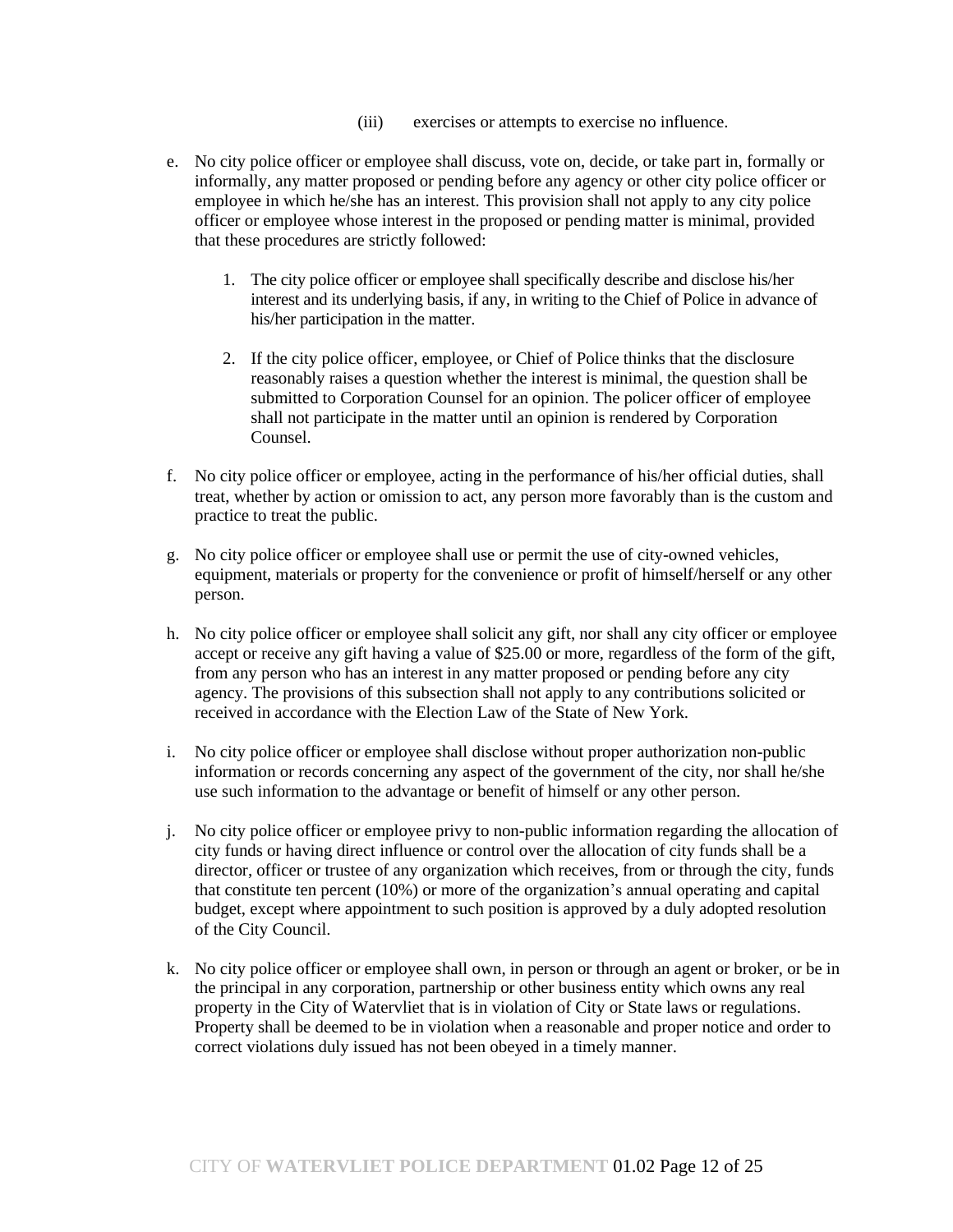- l. No city police officer or employee compensated by the city for his/her service shall represent any person in any action or proceeding, whether judicial or administrative, to which the city is a party, or before any city agency or other city officer or employee. This provision shall not apply to the Corporation Counsel when representing persons within the scope of his/her official duties.
- m. No city police officer or employee who serves the city without compensation shall represent any person before the agency he serves, or before any other city officer or employee who regularly serves the agency he serves, or before any other agency on matters directly involving the agency he serves.
- n. No former city police officer or employee shall at any time after he leaves the agency he served represent a person before any agency on a specific matter with which he was directly involved or of which he has special knowledge, if the representation would be adverse to the position of the city on the matter. Corporation Counsel may seek an injunction to enforce the provisions of this subdivision.
- o. Members shall not have any interest, either directly or indirectly, in the manufacture or sale of alcoholic beverages or to offer for sale, or recommend to any licensee, any alcoholic beverage. Additionally, no member shall be employed in any retail licensed establishment where the consumption of alcoholic beverages is permitted on premise except when authorized by the State Liquor Authority and the Chief of Police. NOTE: employment in a licensed establishment for off premise consumption (deli, etc.) is not prohibited under this procedure.
- p. Members of the department shall not hold, directly or indirectly, any proprietary interest, stock, office, or employment with any firm, association, or corporation which is licensed by the Wagering and Breeding Board to conduct pari-mutual racing, conducts its occupation, trade or business at racetracks at which pari-mutual race meets are conducted, owns or leases to any enfranchised or licensed association or corporation a racetrack at which pari-mutual racing is conducted, participates in the management of any franchised holder or licensee conducting pari-mutual racing.
- q. Members are restricted in accordance with provisions of the Public Officers Law, Article 4 and the General Municipal Law, Article 18. These sections impose restrictions on officers relative to the following:
	- 1. Officers are forbidden to disclose any confidential information learned in the course of their employment.
	- 2. Officers, due to a conflict of interest, are restricted relating to services they may provide to the employing government.
	- 3. These sections of law also impose several affirmative duties:
		- ➢ Officers must disclose any interest in any contract the City of Watervliet may enter.
		- ➢ Officers must disclose any interest in any real property for which a variance is made.
		- $\triangleright$  Effective 01/01/1991, annual filing of financial disclosure forms is required of certain employees.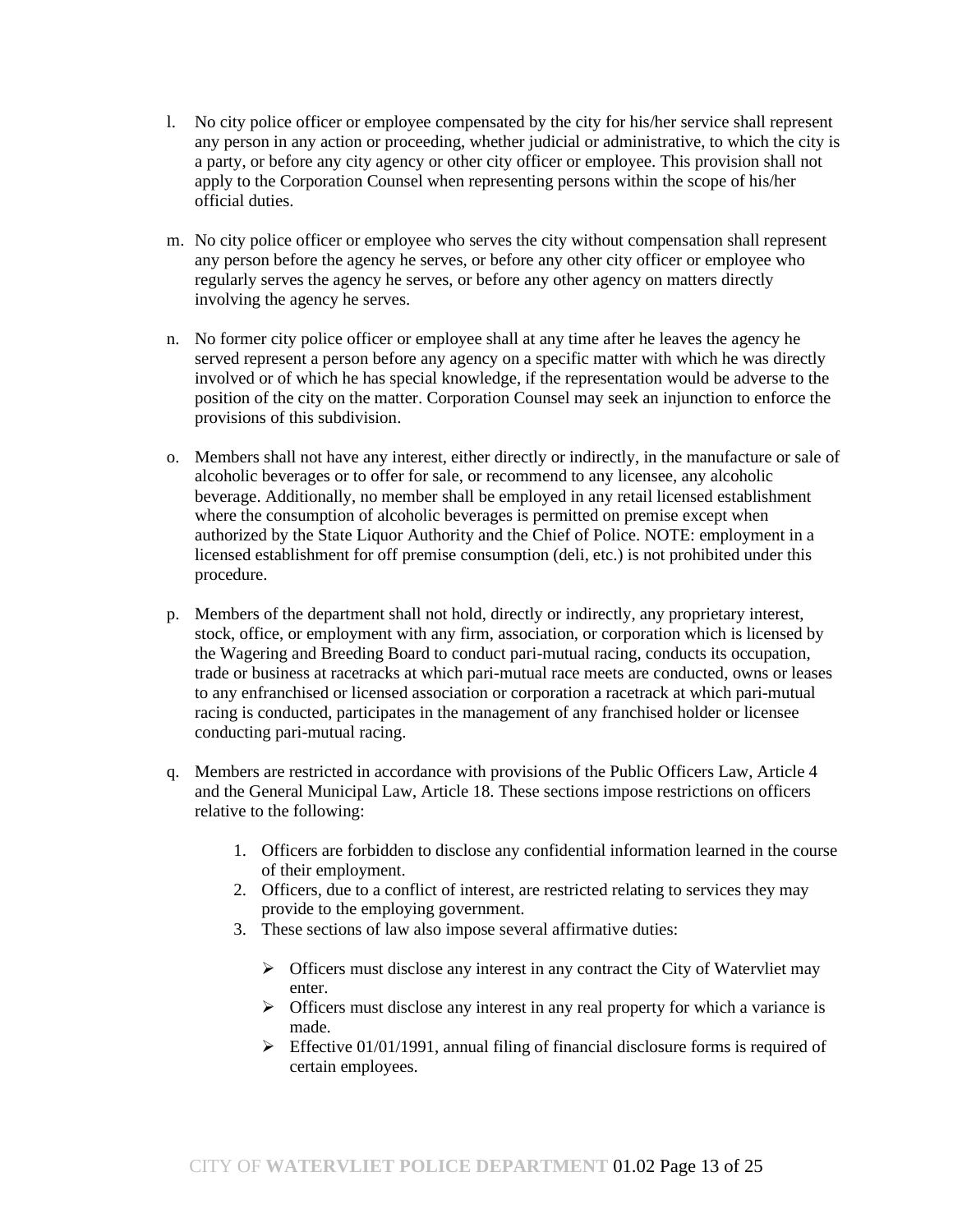NOTE: It is the responsibility of the individual officer to become familiar with sections of these laws that may apply to their specific circumstances if conflicts of interest develop.

#### **3.2 CONDUCTING PRIVATE BUSINESS OR ASSOCIATION ON DUTY**

Employees shall not utilize their on-duty time to the pursuit of any private business, private enterprise or personal association.

#### **3.3 USE OF BADGE OR POSITION FOR PERSONAL GAIN**

Employees shall not use or attempt to use their official position, badge, or credentials for any personal gain.

#### **3.4 PREFERMENT**

Employees shall not seek or accept the influence or intervention of any person outside the department for the purpose of personal preferment, assignment, promotion, transfer, or advancement. This shall not preclude the submission of written requests for assignments in accordance with current directives.

#### **3.5 SALE OF TICKETS OR DONATIONS**

Employees shall not engage or authorize any others to engage in, on their behalf, the sale of tickets nor the solicitation of any form of donation or contribution in a manner which indicates or implies any connection with the department without the written permission of the Chief of Police. (This rule shall not apply to activity which is performed strictly among department employees). When such written permission is granted, employees shall not sell nor solicit, in any manner, which implies that a special treatment will be received from the police department.

## **3.6 GIFTS, GRATUITIES, REWARDS**

- a. Employees shall not, under any circumstances, solicit or accept gifts, gratuities, loans, or fees when there is any direct or indirect connection between the solicitations or acceptance and their departmental employment or when such connection would reasonably be inferred.
- b. Employees shall not accept any reward offered because of any services rendered in the line of duty without first obtaining the permission of the Chief of Police.
- c. Employees shall report in writing to the Chief of Police any offer, or attempt to offer, a gift, loan, fee, or gratuity in violation of this section.

## **3.7 RECOMMENDING ATTORNEYS**

Employees shall not solicit, suggest, recommend, advise, or counsel the engagement or retention of any specific attorney, legal firm, bail bondsman, company or of another person or firm for any person because of police business. This prohibition shall not apply to employees making such recommendation to their relatives.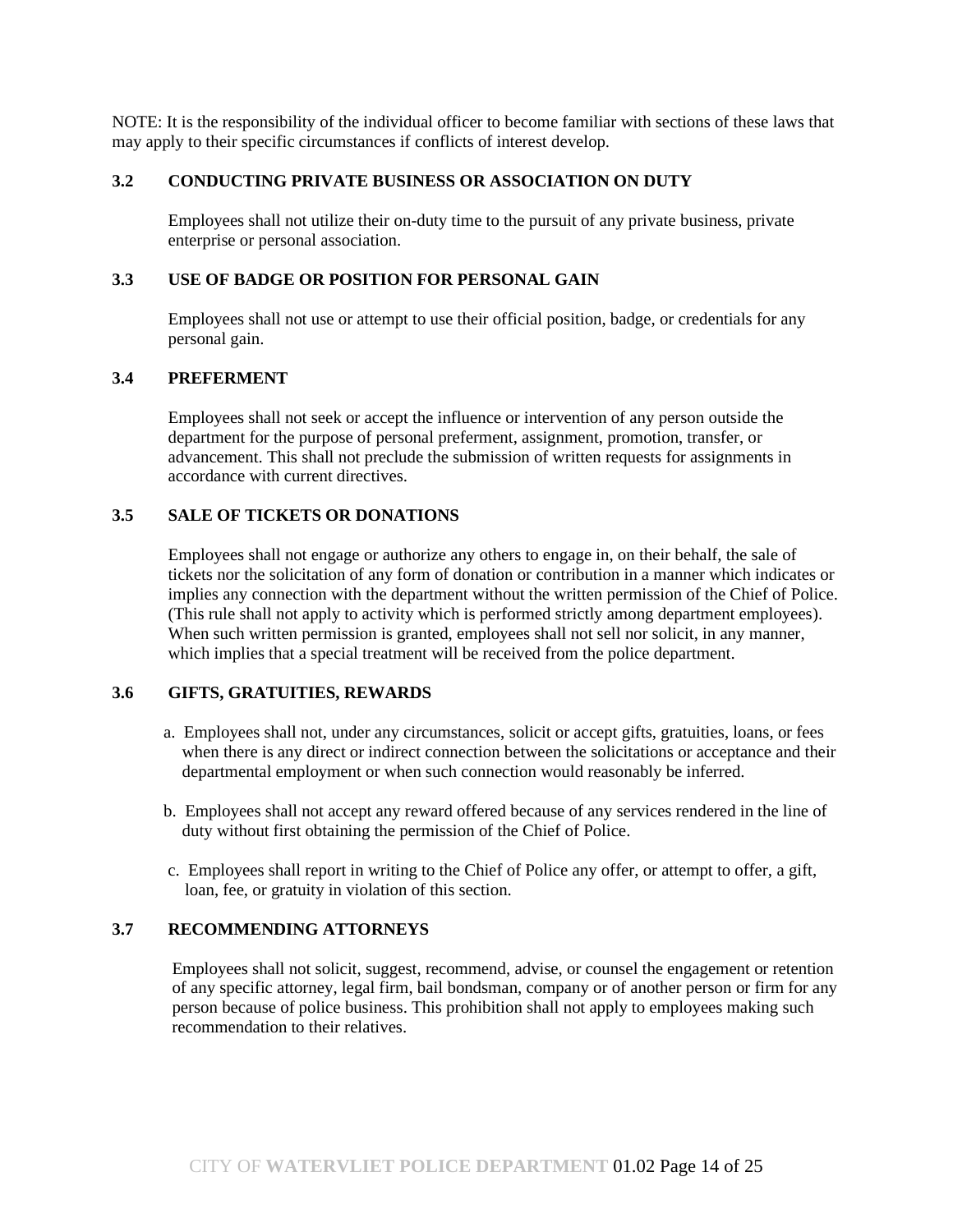#### **3.8 GIVING SURETY FOR PERSONS IN CUSTODY (BAIL)**

Employees shall not offer or give surety for any person in custody except with the permission of the Chief of Police. This prohibition shall not apply to employees giving surety for their relatives.

#### **3.9 WITHDRAWING CHARGES**

Employees shall not (except as provided by the Criminal Procedure Law and current directives):

- Withdraw arrest charges once filed or solicit their withdrawal without approval of the Chief of Police; or
- Traffic charges shall not be voided unless approved by the Office of the Chief.

# **3.10 COMMUNICATING INFORMATION TO AID EVASION**

Employees shall not communicate any information, which may enable persons to evade arrest and punishment or enable them to dispose of or secrete any evidence or contraband.

## **3.11 CIVIL CASES**

Employees shall not use the powers of their office to render assistance in the pursuit of matters which are strictly private or civil in nature except in those matters where they are required by law to exercise their powers or where a breach of the peace has occurred or is imminent.

## **3.12 IMMUNITY FROM PROSECUTION**

No member is authorized to offer or to grant any person immunity from criminal prosecution without the prior written authorization of the Chief of Police, his/her designee, or prosecuting attorney with jurisdiction over the matter.

## **IV. GENERAL CONDUCT**

## **4.1 CONDUCT**

- a. Employees shall so conduct themselves in both their private and professional lives as to avoid bringing discredit upon the department.
- b. Employees shall not engage in conduct on or off-duty which adversely affects the efficiency of the department, or engage in conduct on or off-duty which has a tendency to impair public respect for the employee and/or the department and/or impair confidence in the operation of the department.

## **4.2 COURTESY**

- a. Employees shall be courteous, civil, and tactful in the performance of their duties.
- b. Employees shall not express or otherwise manifest any prejudice concerning age, marital status, handicap, disability, race, creed, color, religion, national or ethnic origin, sex, sexual preference or other personal characteristics.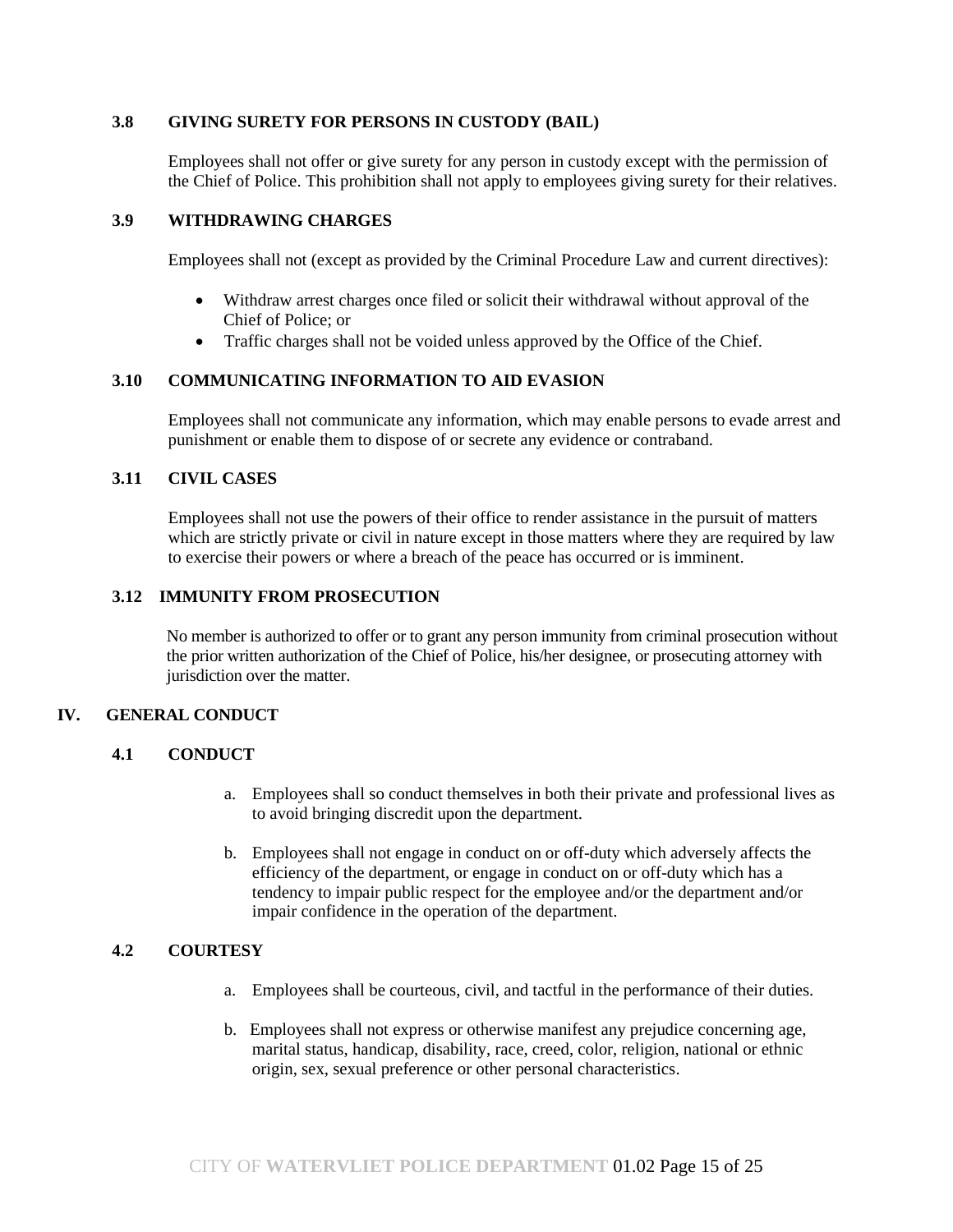c. Employees shall not use harsh, profane, insolent, or intentionally insulting language toward any other employee or person.

# **4.3 PERSONAL ASSOCIATIONS**

- a. Employees shall not consort or knowingly associate with persons generally known to have a reputation of criminal conduct or association or frequent places where they are known to congregate, except in the performance of their assigned duties and in accordance with current directives. Employee questions relative to associations will be resolved by the Chief of Police.
- b. Employees shall not knowingly associate with any person or organization which advocates hatred, prejudice, or oppression of any racial, ethnic, or religious group, or which disseminates defamatory material.

#### **4.4 FREQUENTING UNLAWFUL ESTABLISHMENTS**

Employees shall not knowingly enter or remain in any premise wherein the laws of the United States, New York State or the local jurisdiction are violated.

# **4.5 TRUTHFULNESS**

Employees are required to be truthful in speech and writing whether or not under oath.

## **4.6 DIVULGING POLICE INFORMATION**

Employees shall not divulge police information to which they have access or which may come to their attention, nor shall they make available any information contained in police records, radio communications, photographs, computers, teletypes, electronic mail, or other files of information in any form whatsoever to anyone except as provided by law or approved by established authority.

For purposes of this section, all department information is to be considered confidential unless otherwise provided by current directives or directed by a supervisor. This section does not apply to information that is of such a nature that they must be communicated to others.

#### **4.7 SPEECHES, STATEMENTS ETC.**

- a. Employees shall not, in matters relative to the department, address public gatherings, appear on radio or television, prepare any articles for publication, lecture on police related subjects, or act as correspondents to a newspaper or a periodical, except as authorized by current directives or the Chief of Police.
- b. Employees shall not publicly criticize or ridicule the department, its policies, or other employees by speech, writing, or other expressions which are defamatory, false, obscene, unlawful, or which undermine the effectiveness of the department or interfere with the maintenance of discipline.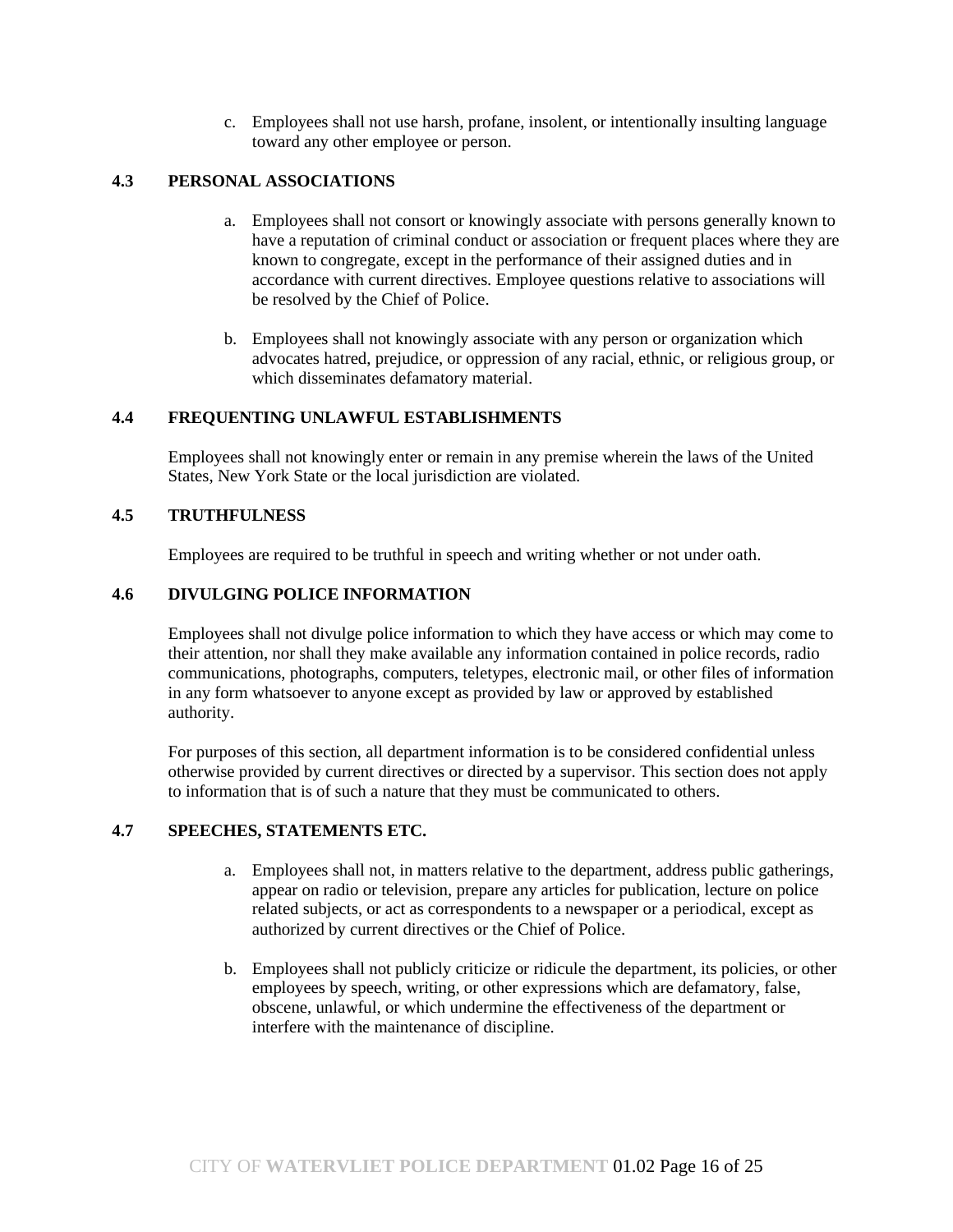#### **4.8 MEMBERSHIP AND ORGANIZATIONS**

- a. Employees shall not join or be a member of any organization or society whose object or purpose, either directly or indirectly, would adversely affect the discipline or conduct of the employee.
- b. Employees shall not knowingly relate to or be a member of any subversive organization except in the line of duty and with the knowledge and consent of the Chief of Police.

# **4.9 POLITICAL ACTIVITY**

Members shall not:

- a. Use or threaten or attempt to use their power of authority in any manner directly or indirectly, in aid of or against any political party, organization, association, or society or control, affect, influence, reward, or punish the political adherence, affiliation, action, expression, or opinion of any citizen.
- b. Appoint, promote, transfer, retire or punish an officer or member of the department or ask for or aid in the promotion, transfer, retirement, or punishment of an officer or member of the department because of the party adherence or affiliation of such officer or member, or for or on the request, direct or indirect, of any political party, organization, association or society, or of any officer, member of a committee, or representative, official, or otherwise of any political party, organization, association, or society.
- c. Solicit, collect, or receive any money for any political fund, club association, society, or committee.

## **4.10 SEEKING/ACCEPTING COMPENSATION FOR DAMAGES**

Employees shall not seek, claim, litigate, or solicit, nor shall they accept from any person or agency any money or other compensation for damages or expenses incurred by them in the line of duty without prior written consent of the Chief of Police.

## **4.11 DEBTS**

Employees shall pay all debts and satisfy legal liabilities incurred by them.

## **4.12 EXPENDITURES OF DEPARTMENT FUNDS**

Employees shall not spend any monies or incur any financial obligations in the name of the department without prior knowledge and permission of the Chief of Police.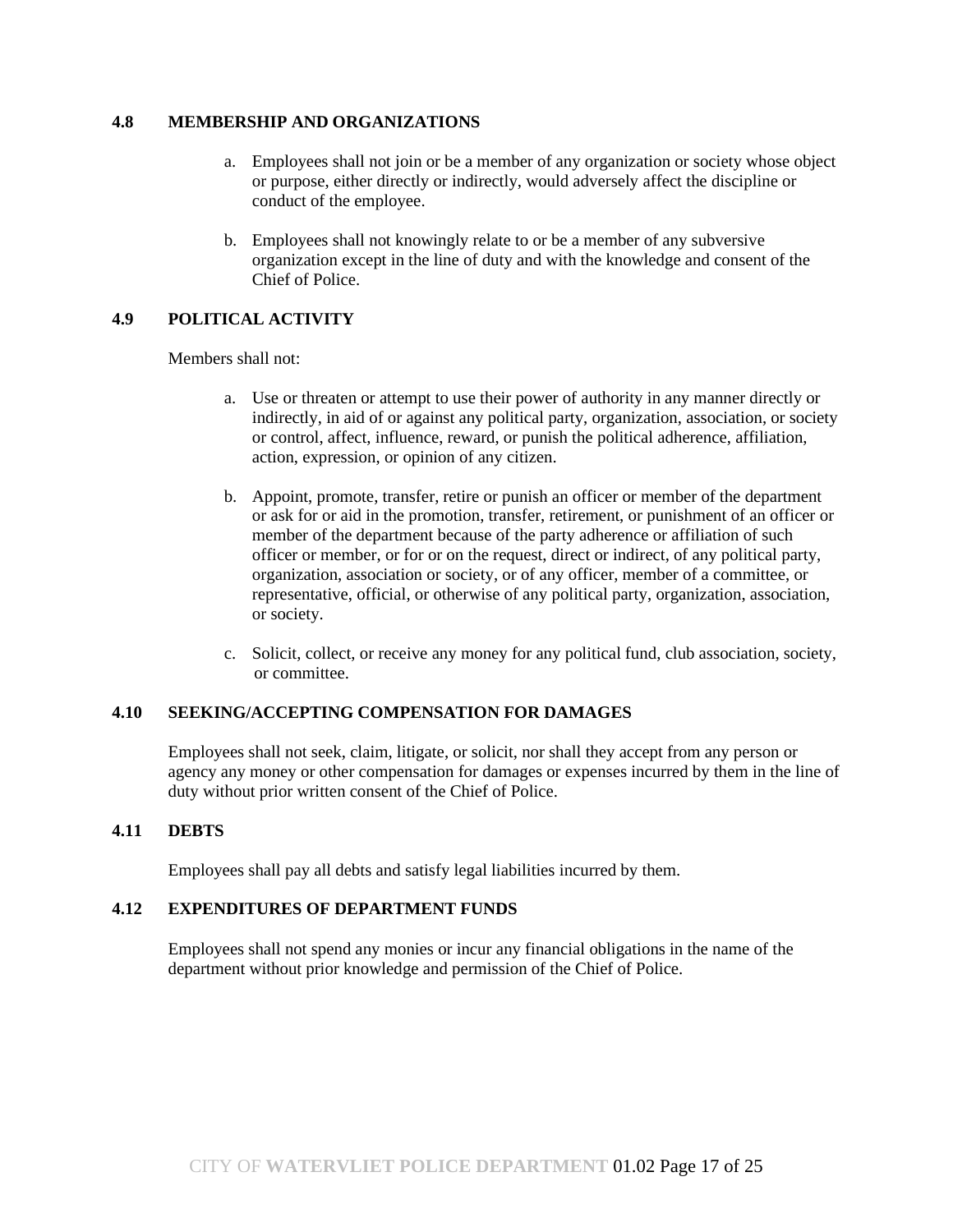#### **4.13 CORRESPONDENCE, LETTERHEADS, REPRESENTATIONS, POSTAGE**

- a. All official correspondence leaving the department shall be issued only with the signature of the Chief of Police or as authorized by the Chief of Police.
- b. The department letterhead, uniform patch, badge, uniform clothing, or replication of such or similar items, that indicate the authorization or affiliation of the police department shall not be used for correspondence or activities without written permission of the Chief of Police.
- c. Department postage and envelopes shall not be used for personal purposes.

## **4.14 PERSONAL CARDS**

Employees shall not possess or use business cards bearing departmental affiliation and/or rank except as authorized by the Chief of Police and then only in the furtherance of official business.

## **4.15 DEPARTMENT PROPERTY AND EQUIPMENT**

Employees shall be held responsible for the proper care and use of property and equipment assigned to or used by them. When obtaining any equipment and again upon its return it is the employee's responsibility to inspect the equipment.

 Upon discovery, employees shall immediately report in writing all damage to vehicles and equipment. Such report shall contain all known facts surrounding the cause and nature of the damage.

# **4.16 DEPARTMENT FACILITIES AND PROPERTY**

- a. Employees may be assigned department-owned or controlled facilities or property (including but not limited to offices, vehicles, lockers, desks, cabinets, equipment and cases) for the mutual convenience of both the department and employees. Such facilities or property and the contents therein (including any personally owned property) shall be subject to inspection without notice upon the direction of the Chief of Police, even if an employee has placed a personal lock on the facilities or property.
- b. The retention of personal items such as briefcases, purses, etc. in such facilities or property shall be at the risk of the employee. The department shall not be liable for any losses.
- c. Members and employees shall report, in writing, to their immediate supervisor any condition of any facility or equipment, which represents either a hazard to the safety of any person or an apparent need for repair, maintenance, or replacement. Any supervisor receiving such report shall take immediate steps to bring the need for remedial action to the attention of the Chief of Police or their designee and proper corrective action shall be taken or ordered without delay.
- d. Members and employees shall not mark or deface any surface in any public building. No material may be affixed in any way to any wall in any department facility without the specific permission from a commanding officer and then only in a place designated by the officer approving such request.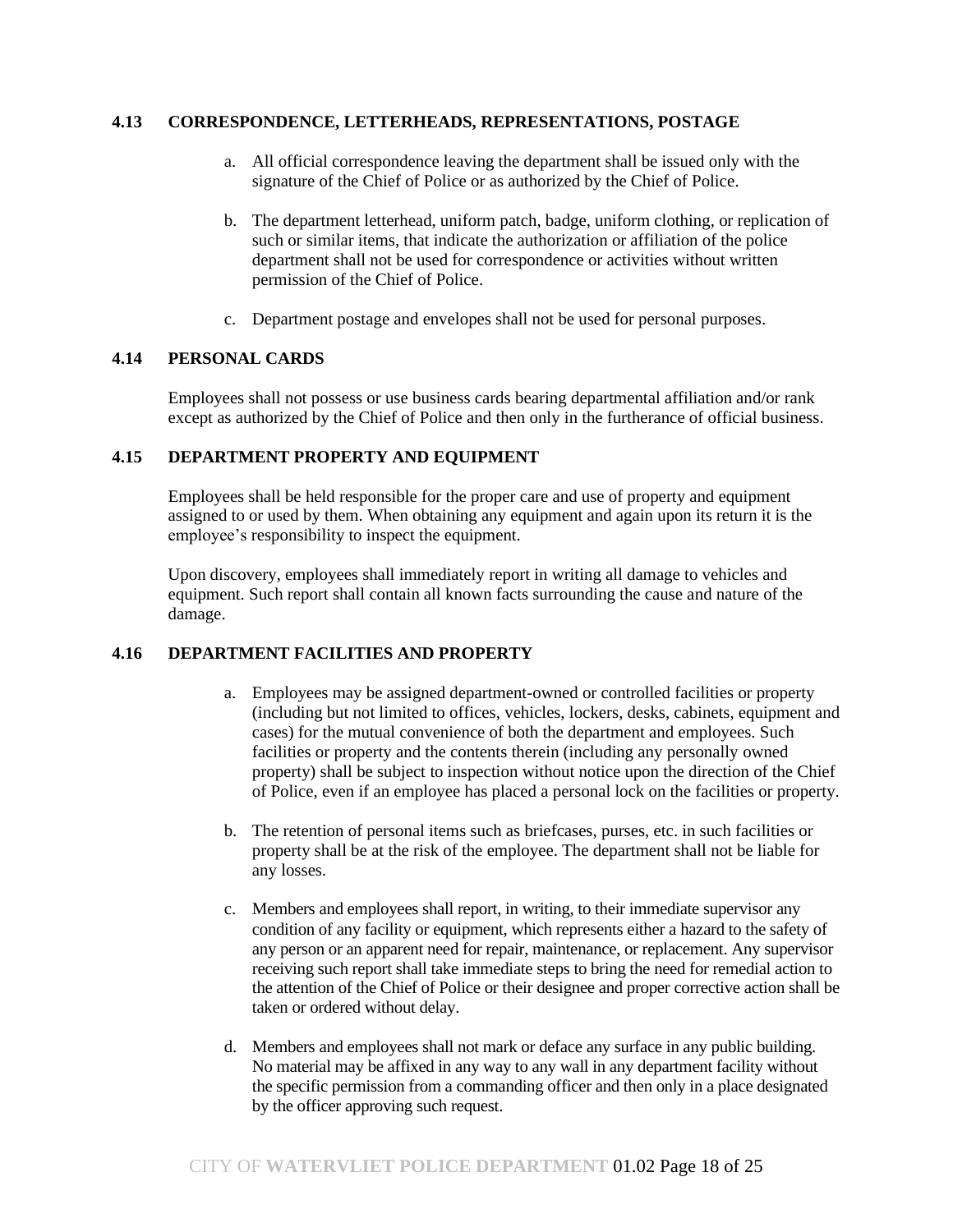- e. Members and employees shall not mark, alter, or deface any posted notice of the department. Notices or announcements shall be posted on bulletin boards only with the permission of a commanding officer or of the association responsible for a particular bulletin board. Notices which are derogatory in any way towards any person are prohibited.
- f. Members and employees are responsible for the proper use and care of city property and equipment assigned to them.
- g. Members and employees are required to surrender firearms, badges, shields, equipment, manuals, identification documents and any other materials issued to them by the city when ordered to do so by the Chief of Police or his designee. Regular or final compensation shall be withheld pending receipt of such city property.
- h. Every member who has been issued a departmental firearm shall carry such firearm while on duty unless otherwise authorized by the Chief of Police. Members are not required to carry a firearm when not on duty, but they may do so at their discretion.
- i. Members shall comply with all existing laws regulating the registration and licensing of any firearms which they own or possess.
- j. Each member shall maintain in good order a regulation uniform of his or her rank. Non-uniform clothing items shall not be worn with the regulation uniform while the member is on duty. Uniform items may be worn only while the member is on duty or when traveling to or from work. No unauthorized uniform wear will be permitted.
- k. Extra badges and/or cap shields may be purchased by members only with written authorization of the Chief of Police. Every member shall wear or carry the badge issued to him or to her while on duty. The badge shall always be worn on the outer uniform garment while on duty, except for personnel assigned to non-uniformed duties. No member shall wear or display the badge of another except in an emergency.
- l. Members and employees shall refrain from using department telephones for personal business.
- m. No member or employee shall sleep or otherwise engage in such activities as to deprive the public of his/her immediate availability for service during duty hours.
- n. Every member and those employees authorized to operate city-owned motor vehicles shall possess a current, valid license to operate such motor vehicles as required by New York State Department of Motor Vehicles.
- o. Members of the department who take any police action at any place, whether such members are on duty or off duty, shall notify the on-duty supervisor of all the facts as soon as practical.
- p. The attire of non-uniformed members and employees shall conform to standards normally worn by office personnel in private business, unless otherwise directed. As representatives of the city, personnel are required to attire themselves in a manner consistent with their duties and their status.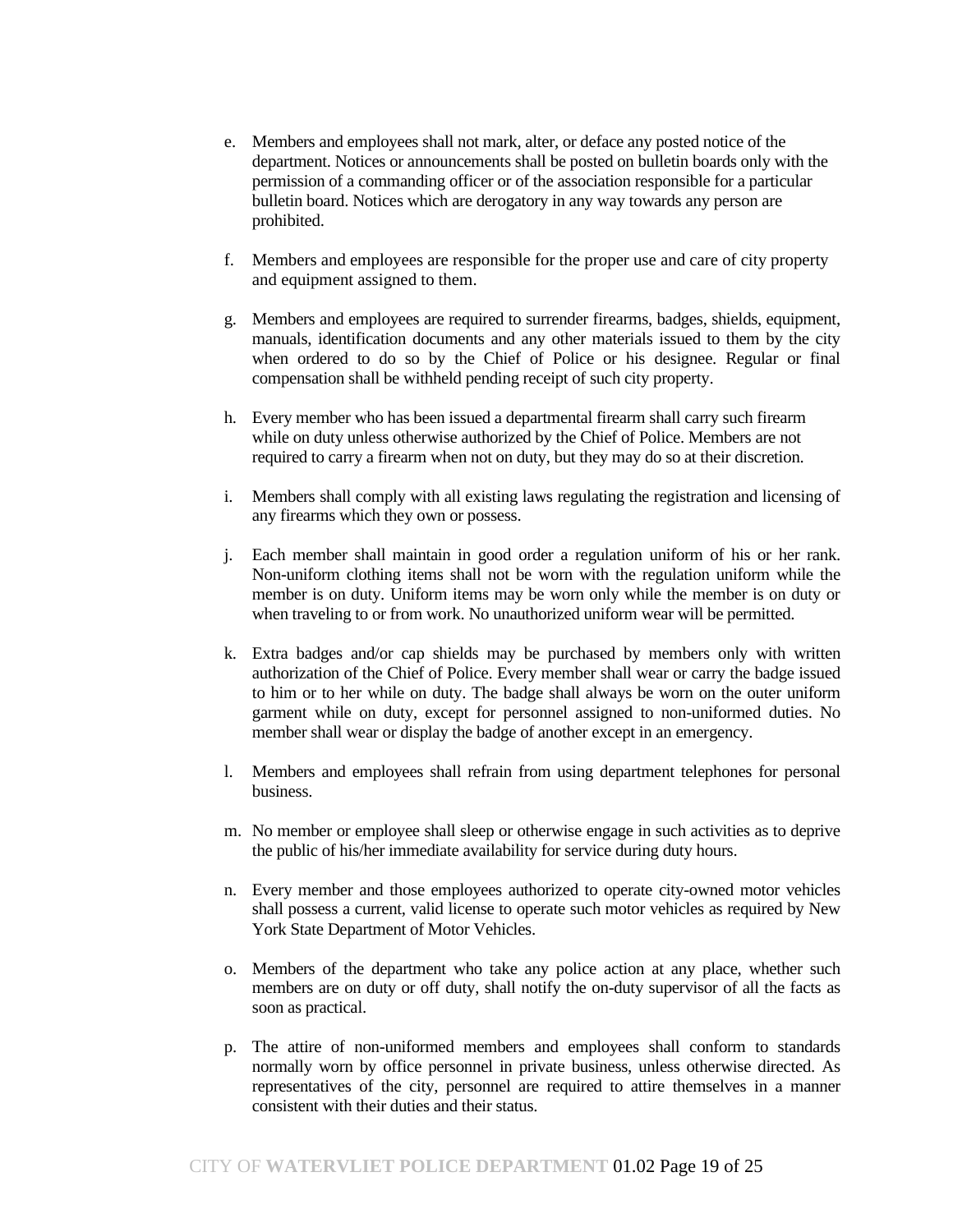- q. Uniforms shall be kept neat, clean and well pressed at all times. While wearing the uniform, members shall maintain a military bearing.
- r. Members shall wear the regulation duty uniform except when the on-duty supervisor prescribes other clothing as required by a particular assignment.

## **4.17 USE OF ALCOHOLIC BEVERAGES**

- a. Employees shall report for duty in a rested and detoxified condition. Employees who appear for duty under the influence of alcohol or drugs shall be relieved of duty immediately.
- b. Employees shall not drink, possess, or purchase any alcoholic beverage while on duty, except in the performance of their official duty.
- c. Employees who are off duty in uniform or in any recognizable part of their uniform shall not drink alcoholic beverages in public view.
- d. Employees shall not appear for duty, or be on duty, while under the influence of intoxicants or with the odor of intoxicants on their breath.
- e. While off-duty, personnel shall refrain from consuming intoxicating beverages to the extent that it discredits them or the department or renders the employee unfit to report for duty for their next regular tour of duty.

#### **4.18 GAMBLING**

Employees shall not engage or participate in any form of illegal gambling except in the performance of duty and acting under proper and specific orders.

#### **4.19 USE OF TOBACCO**

Employees shall not chew or smoke tobacco or use any electronic device that simulates tobacco smoking (e-cigarette or "vaping") in such a manner as to adversely affect the professional image of the department. They shall not use tobacco in any form while in direct contact with the public, in a department vehicle, while engaged in traffic direction, or where use of tobacco is in violation of the law.

#### **4.20 CONTROLLED SUBSTANCES**

- a. Employees shall not possess or use any non-prescribed controlled substance except for that possession occurring in the line of official duty.
- b. Employees who are using prescribed controlled substances under the direction of a physician shall not abuse said controlled substances. The employee is responsible to discuss his job duties with the physician prescribing the medication to determine if it will adversely affect his/her work performance. If it may have an adverse effect, the employee shall report the use of the drug to his supervisor.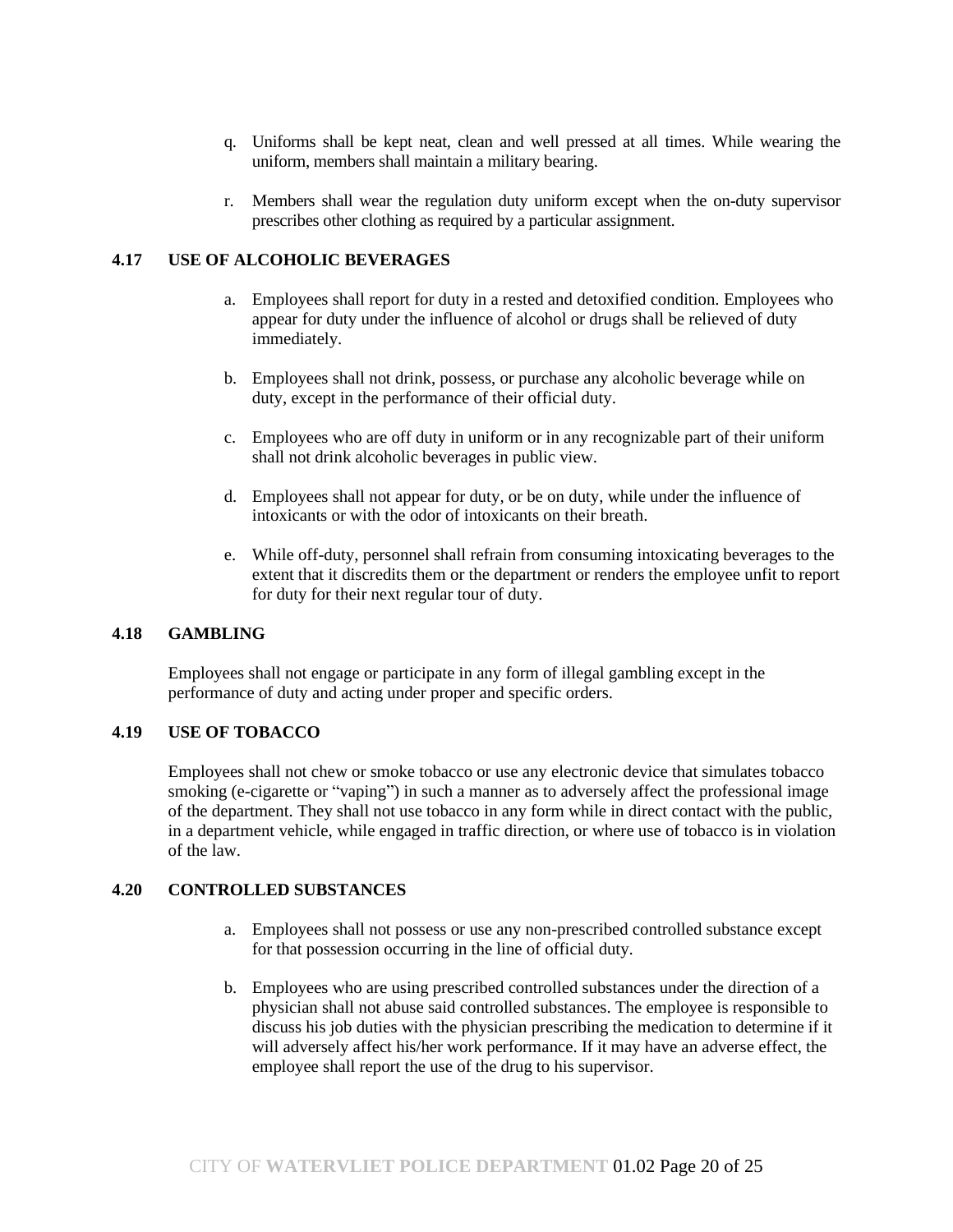c. No member of the department shall initiate any investigation on or off duty relative to trafficking controlled substances without permission of his/her supervisor or the Criminal Investigations Unit supervisor.

## **4.21 APPLICATION FOR PISTOL PERMITS**

Members shall not endorse applications for pistol permits as character references, except that members may act as character references for other members of this or other law enforcement agencies if they so choose.

#### **4.22 HARASSMENT**

Harassment due to age, marital status, handicap, disability, race, creed, color, religion, national or ethnic origin, sex, gender, sexual preference or other personal characteristics is prohibited.

## **4.23 NOTICES-POSTING/CIRCULATION/DESTRUCTING/DEFACING**

- a. Employees shall not destroy or deface any official written notice relating to police business.
- b. The posting or circulation of any notices on Watervliet Police Department property without prior approval of the Chief of Police/designee is prohibited.

#### **4.24 COOPERATION WITH INTERNAL INVESTIGATIONS**

Employees shall answer questions, respond to lawful orders and render material and relevant statements in an internal investigation when such orders, questions and statements are related to the performance of official duties or fitness for office. Employees shall not interfere with internal investigations by attempting to influence victims, complainants, witnesses, or department members under investigation. Upon the order of the Chief of Police, personnel shall submit financial disclosure statements when such disclosure is necessary to correctly investigate a complaint which is specifically directed and narrowly related to a particular internal investigation being conducted by the department. These statements shall be maintained by the Chief of Police and shall not be available for public disclosure.

#### **4.25 FULL HONORS FOR COLORS AND ANTHEM**

Uniformed members shall render full honors to the national colors and anthem at appropriate times. Members and employees in civilian attire shall render proper civilian honors to the national colors and anthem.

## **4.26 USE OF WEAPONS**

Members shall not use or handle weapons in a careless or imprudent manner. Use of weapons shall be in accordance with applicable law(s) and/or established policy/guidelines.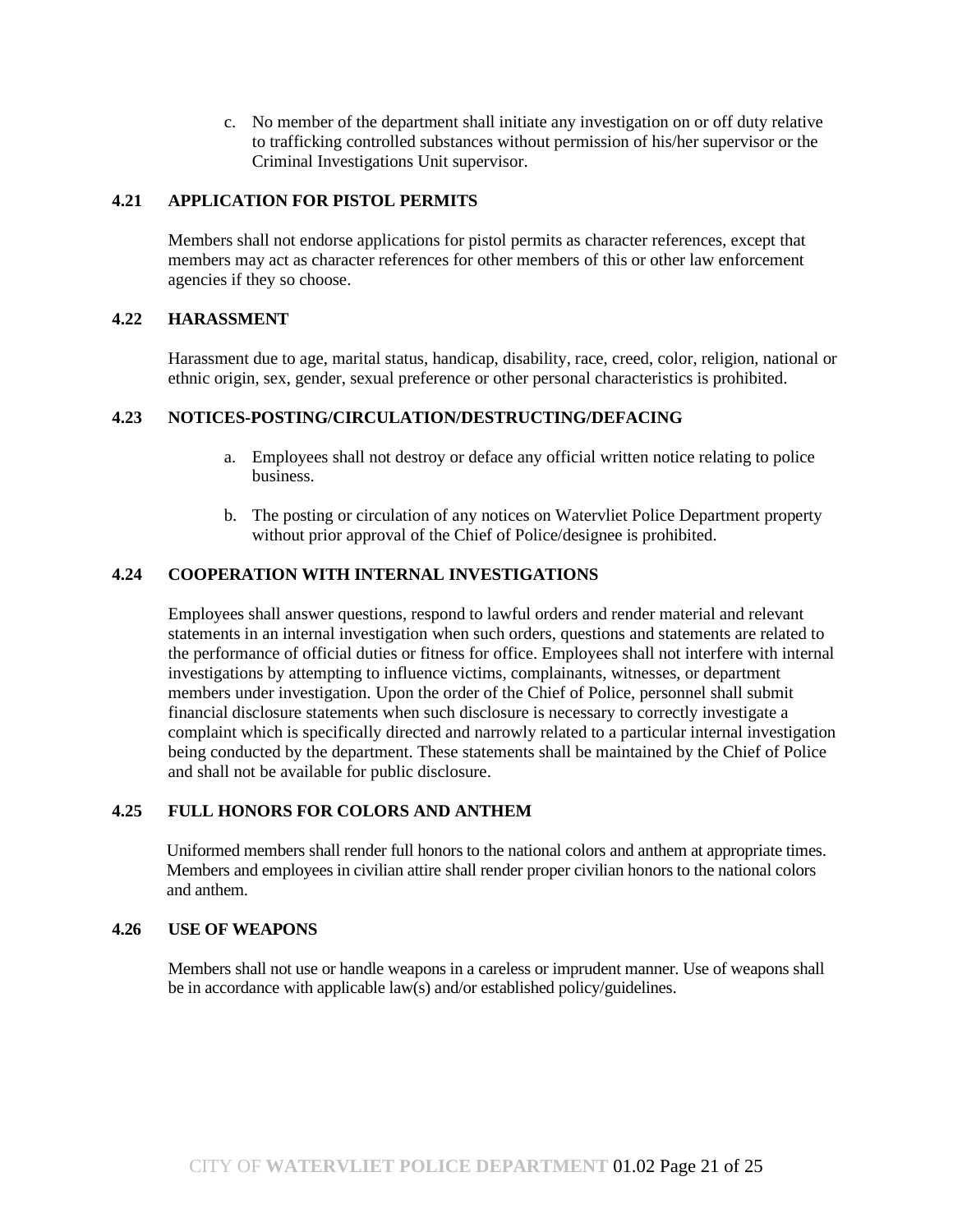# **4.27 OPERATION OF DEPARTMENT VEHICLES**

- a. Employees shall operate department vehicles in a careful and prudent manner, and shall obey all laws and all department orders pertaining to such operations
- b. Absent an emergency, personnel shall not leave a department vehicle's engine running, without first stopping the engine, locking the ignition, removing the key from the vehicle, an effectively setting the brake.
- c. Employees shall not permit any person not on official business to ride in a department vehicle unless specifically authorized by the on-duty supervisor.

## **V. REPORTING**

## **5.1 ALTERING, DELAYING, OR FALSIFYING REPORTS**

- a. Employees shall not steal, alter, delay, falsify, tamper with, withdraw, or request that any other person do the same to any report, letter, request, or other communication that is being forwarded through the chain of command. The removal of any record, card, report, letter, document, or other official file from the department or the permitting of inspection of the same, except by the process of law or as directed by the Chief of Police or a superior is prohibited. Additionally, the obtaining/duplicating or the attempt to do so of any information from department files, sources, or reports other than that to which one is properly entitled in accordance with one's duties/assignments is prohibited. This shall not apply to the correction of errors.
- b. Employees shall not dissuade any other employee from originating and submitting any lawful or proper report, whether on criminal or disciplinary matters.
- c. Employees shall not falsely make or submit any type of official report or knowingly enter or cause to be entered any inaccurate, false, or improper information on the records of the department.
- d. Members and employees shall not reveal police information outside the department except as provided elsewhere in these General Orders or as required by law. Information contained in arrest records, other information ordinarily accessible only to members and employees and the details of any crime not yet solved as well as the names of informants used by the police are considered confidential under the State Freedom of Information Law. The revelation of such information may be made only by direction of the Chief of Police.
- e. Employees shall submit all necessary reports without unnecessary delay, in accordance with established departmental guidelines.
- f. Property or evidence which has been discovered, gathered, or received in connection with departmental responsibilities shall be processed in accordance with department guidelines. Members shall not use, manufacture, conceal, falsify, destroy, remove, tamper with, or without any property or evidence, except in accordance with established department guidelines.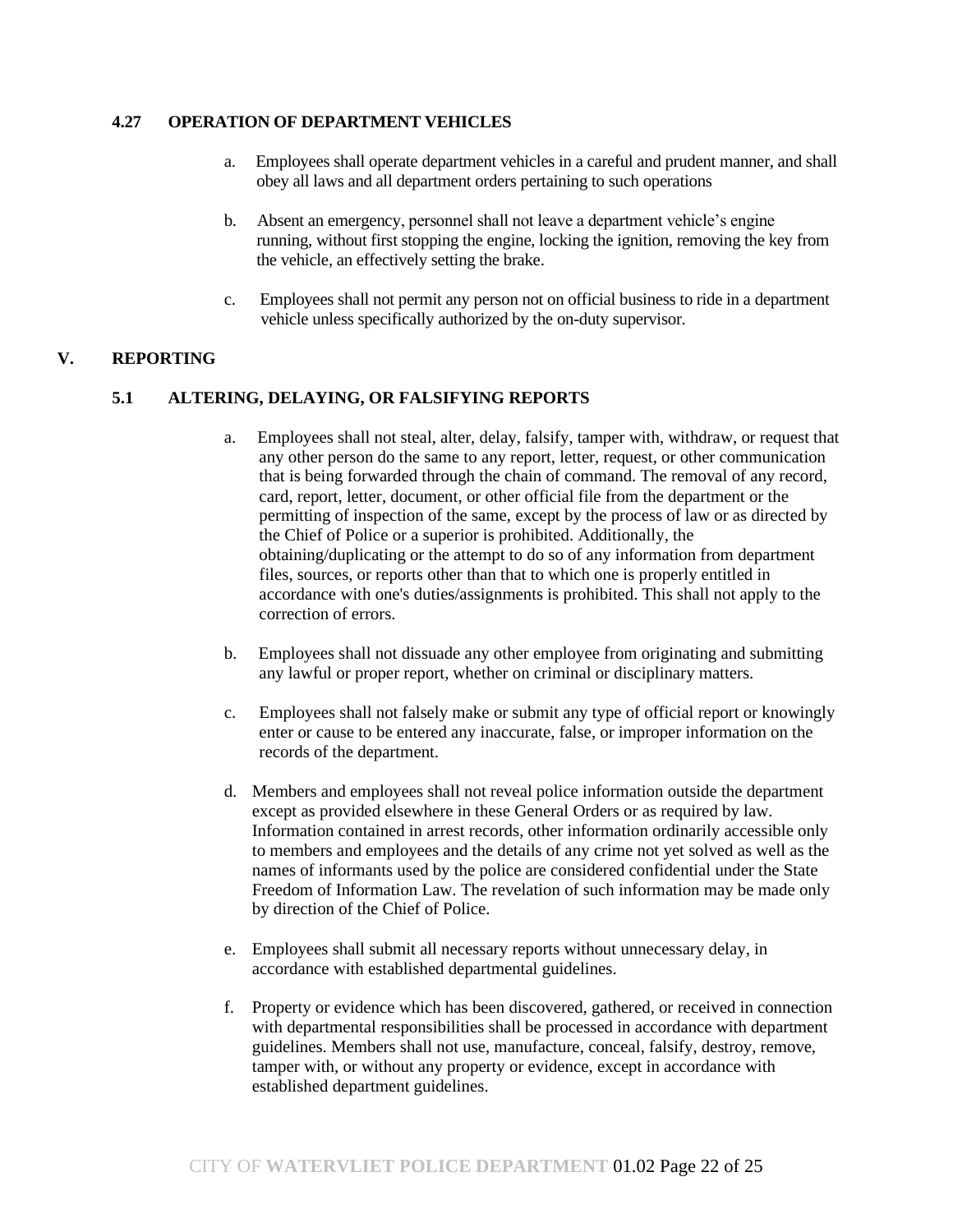# **5.2 REPORTING VIOLATIONS**

Employees shall report in accordance with current directives, all violations of the law, rules and regulations, General Orders, and current directives of the department. All such violations shall be reported in writing to a supervisor in the department.

# **5.3 AUDIO RECORDING**

- a. Under no circumstances, is any department employee, sworn or non-sworn, to engage in the surreptitious audio recording of a conversation of any employee whether the conversation takes place on or off duty, in the employee's presence or over the telephone, without the specific authorization from the Chief of Police or his/her designee.
- b. In the event an employee advises another employee that he or she plans to record a conversation with that employee (e.g., a request by subordinate to record a counseling session with a superior) and both employees are aware that the audio recording is being made, that recording is permissible and cannot be denied.
- c. A department employee, sworn or non-sworn, shall not participate in the installation of a microphone or any other technical or mechanical device or system for use or capable of being used to intercept telephone messages, or for the purpose of overhearing conversations, without authorization from the Chief of Police or his/her designee.

# **5.4 COURT APPEARANCE**

- a. Attendance at a court or quasi-judicial hearing as required by subpoena or notice is an official duty assignment. Permission to omit this duty must be obtained from the prosecuting attorney handling the case or other competent court official. When appearing in court, members shall wear the official uniform of the day or clothing, which conforms to standards imposed upon members working in plainclothes assignments. Weapons will not be displayed unless the member is wearing the official uniform. Members shall present a neat and clean appearance, avoiding any mannerism which might imply disrespect to the court, such as smoking or chewing gum.
- b. Members or employees are always required to be truthful whether under oath or not. The exception to this regulation is when members are engaged in undercover assignments and their safety or the mission would be endangered by revelation of their actual purpose.
- c. Members or employees shall not testify in civil action cases unless legally subpoenaed. A member or employee subpoenaed in a matter relating to his or her employment shall notify immediately his or her commanding officer and the Corporation Counsel. Members and employees shall not enter any financial understanding for appearance as a witness prior to any trial except in accordance with current directives.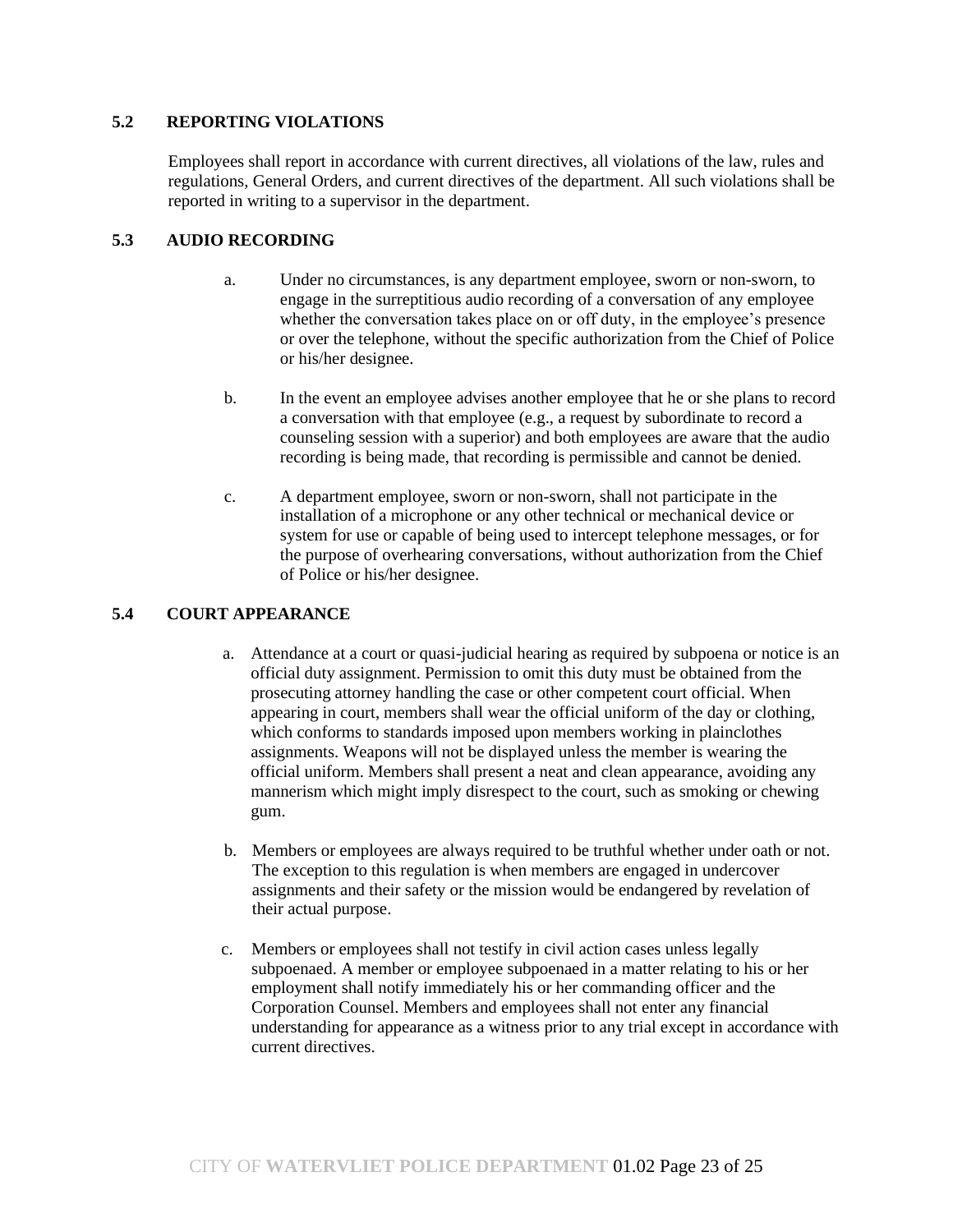- d. Members or employees shall confer with their supervisor before giving a deposition or affidavit in a civil case. If the supervisor determines that the case is of importance to the city, he or she shall inform the Chief of Police before the deposition or affidavit is given.
- e. Employees that are requested or subpoenaed to testify or give evidence or who intend to testify or give evidence on behalf of the defense in any criminal action shall immediately notify their supervisor of such request, subpoena, or intention to testify prior to testifying.
- f. Employees who are requested or subpoenaed to testify or give evidence against the department or the City of Watervliet in any civil action shall immediately notify their supervisor of such request or subpoena.

# **5.4 INFORMATION REGARDING CRIME**

Employees, whether on or off duty, shall communicate promptly to their supervisors, in accordance with current directives, all information on crimes, criminal activity or important events, which may involve the department or its employees of which they have knowledge.

## **5.5 ACTIONS AGAINST EMPLOYEES**

- a. Employees shall be personally responsible for reporting immediately to their supervisors any arrests including traffic violations or court actions instituted against them except for divorce proceedings or child support. However, any contempt of court arising from divorce or support proceedings must be reported immediately as required above.
- b. Employees, upon receipt of a notice of claim or lawsuit arising out of their employment with the department, shall note on the document(s) served: the time, date, location, and how and by whom served; and shall immediately forward the original to the Chief of Police. Failure to forward immediately may result in one's own liability for the action.

## **5.6 REPORTING OF PERSONAL INFORMATION**

- a. All employees must:
	- 1. Have an active telephone number on file with the department.
	- 2. Shall report any changes in the residence address or telephone number within three (3) business days of the effective date of the change. A post office box is not acceptable.
	- 3. Report any changes to matters which would affect the administration of the department (i.e. change in military orders, change in injury status, etc.)